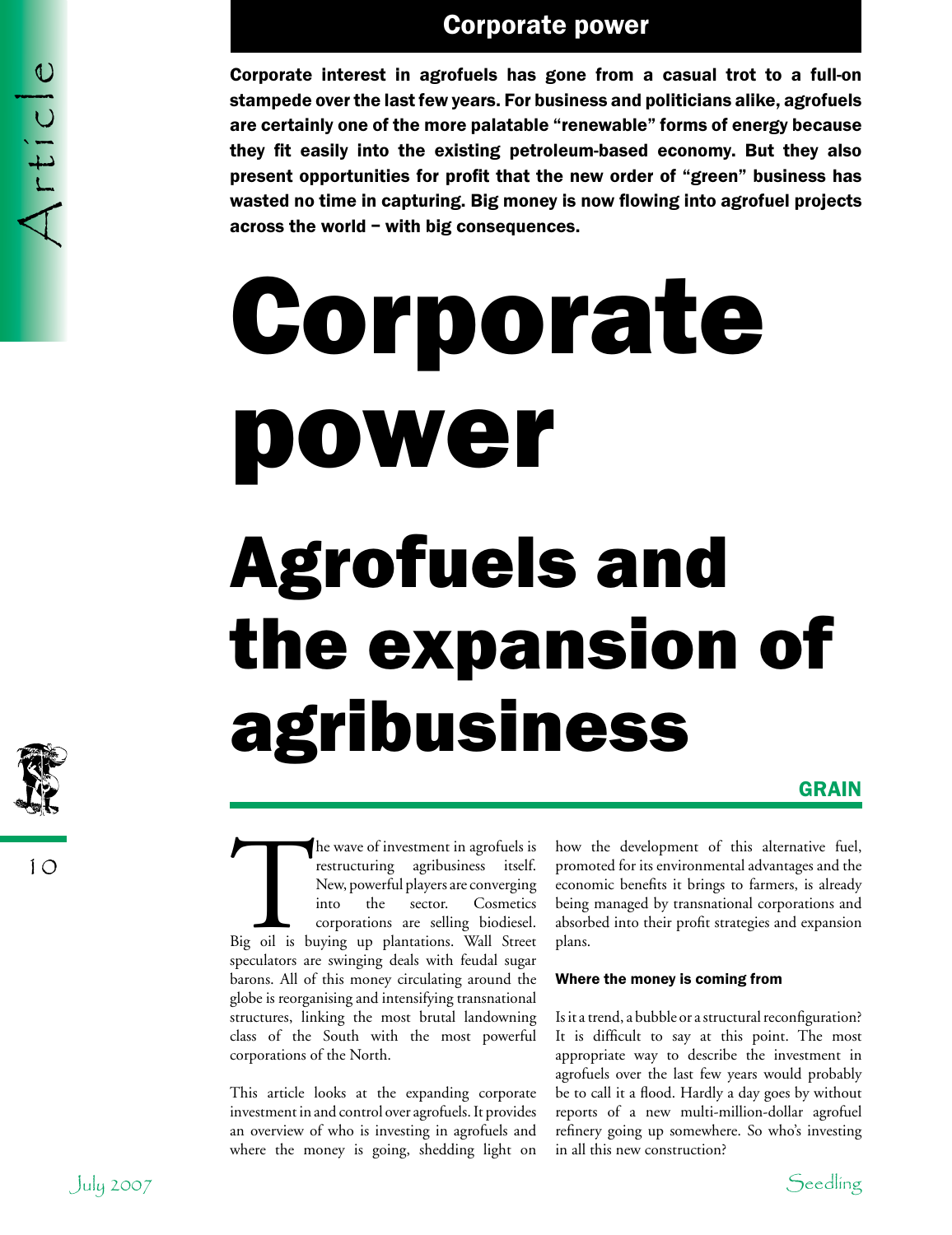### Table 1. Some transnational corporations investing in agrofuels

| <b>Agribusiness</b>                                                         |                                                                                                                                                                                                                                                                                                                                                                                                                                                                                                                                                                                                                                         | ADM, Cargill, China National Cereals, Oils and Foodstuffs Import & Export<br>Corporation, Noble Group, DuPont, Syngenta, ConAgra, Bunge, Itochu, Marubeni,                                                                                                                                                                                                                                                                                                                                                                                                                                                                                                                                                                                                          | FEICIE    |
|-----------------------------------------------------------------------------|-----------------------------------------------------------------------------------------------------------------------------------------------------------------------------------------------------------------------------------------------------------------------------------------------------------------------------------------------------------------------------------------------------------------------------------------------------------------------------------------------------------------------------------------------------------------------------------------------------------------------------------------|---------------------------------------------------------------------------------------------------------------------------------------------------------------------------------------------------------------------------------------------------------------------------------------------------------------------------------------------------------------------------------------------------------------------------------------------------------------------------------------------------------------------------------------------------------------------------------------------------------------------------------------------------------------------------------------------------------------------------------------------------------------------|-----------|
|                                                                             | Louis Dreyfus                                                                                                                                                                                                                                                                                                                                                                                                                                                                                                                                                                                                                           | British Sugar, Tate & Lyle, Tereos, Sucden, Cosan, AlcoGroup, EDF & Man, Bajaj                                                                                                                                                                                                                                                                                                                                                                                                                                                                                                                                                                                                                                                                                      |           |
| sugar                                                                       | Hindusthan, Royal Nedalco                                                                                                                                                                                                                                                                                                                                                                                                                                                                                                                                                                                                               |                                                                                                                                                                                                                                                                                                                                                                                                                                                                                                                                                                                                                                                                                                                                                                     |           |
| palm oil                                                                    | IOI, Peter Cremer, Wilmar                                                                                                                                                                                                                                                                                                                                                                                                                                                                                                                                                                                                               |                                                                                                                                                                                                                                                                                                                                                                                                                                                                                                                                                                                                                                                                                                                                                                     |           |
| forestry                                                                    | Weyerhauser, Tembec                                                                                                                                                                                                                                                                                                                                                                                                                                                                                                                                                                                                                     |                                                                                                                                                                                                                                                                                                                                                                                                                                                                                                                                                                                                                                                                                                                                                                     |           |
| Oil                                                                         | British Petroleum, Eni, Shell, Mitsui, Mitsubishi, Repsol, Chevron, Titan, Lukoil,<br>Petrobrás, Total, PetroChina, Bharat Petroleum, PT Medco, Gulf Oil                                                                                                                                                                                                                                                                                                                                                                                                                                                                                |                                                                                                                                                                                                                                                                                                                                                                                                                                                                                                                                                                                                                                                                                                                                                                     |           |
| <b>Finance</b>                                                              | Rabobank, Barclays, Société Générale, Morgan Stanley, Kleiner Perkins Caufield &<br>Byers, Goldman Sachs, Carlyle Group, Kohsla Ventures, George Soros                                                                                                                                                                                                                                                                                                                                                                                                                                                                                  |                                                                                                                                                                                                                                                                                                                                                                                                                                                                                                                                                                                                                                                                                                                                                                     |           |
| oil, and, to a lesser extent, forestry.<br>Philippine National Oil Company. | As one would expect, big agribusiness is one of the<br>main backers. Agriculture commodity companies<br>like Archer Daniels Midland (ADM), Noble,<br>and Cargill are investing heavily. So too are those<br>companies that specialise in the sugar trade, palm<br>Then there's the money from the energy sector.<br>Big oil companies such as British Petroleum (BP)<br>and Mitsui are making substantial investments. So<br>too are those oil companies more directly linked<br>to their home government's agrofuel agendas, such<br>as Petrobrás of Brazil and PetroChina, and smaller<br>firms such as PT Medco of Indonesia and the | of Google fame, is a major investor in a range of<br>agrofuel production and technology ventures;<br>and Sir Richard Branson, owner of Virgin Group<br>and now Virgin Fuels, has a growing portfolio of<br>agrofuel investments. These titans of globalisation<br>not only bring their vast fortunes to the agrofuel<br>gold rush, but their heavy political clout as well.<br>Of course, behind all of this, lessening the risks to<br>the world's great "speculators", are the governments<br>and the international lending agencies, such as the<br>World Bank and the regional development banks.<br>The billions they provide through direct subsidies,<br>tax breaks, publicly built transportation routes,<br>carbon-trading schemes and soft loans are what |           |
|                                                                             | Perhaps the most aggressive source of investment<br>in agrofuels, however, comes from the world                                                                                                                                                                                                                                                                                                                                                                                                                                                                                                                                         | make agrofuels economically viable.<br>Where the money is going                                                                                                                                                                                                                                                                                                                                                                                                                                                                                                                                                                                                                                                                                                     |           |
| one part of the world to another.                                           | of finance. A number of the largest and most<br>important houses of globalised capital have stepped<br>into the agrofuels game. Financing is coming from<br>banks such as Rabobank, Barclays and Société<br>Générale, and from equity funds, such as Morgan<br>Stanley and Goldman Sachs, that specialise in buy-<br>outs and can quickly shift billions of dollars from<br>Then there are the billionaires: George Soros,<br>the hedge fund guru, owns ethanol/agribusiness<br>operations in Brazil; Bill Gates owns one of the<br>US's largest ethanol producers; Vinod Khosla,                                                       | "Growing the crop is where the profit will be"<br>Nancy DeVore, Bunge Global Agribusiness.<br>There is certainly a connection between today's<br>agrofuel binge and the jump in oil prices that began<br>a couple of years ago. But an oil price spike hardly<br>makes for the kind of long-term investments that<br>big players are currently making in agrofuels. The<br>price of oil, even if global reserves are shrinking,<br>is still determined by speculation, which is only<br>loosely correlated to supply and demand. Just as<br>fast as the price of oil can rise, so can it fall, taking                                                                                                                                                               | 11        |
|                                                                             | The Carlyle Group: an agrofuel corporation?<br>30 per cent of the ethanol sold in the US.                                                                                                                                                                                                                                                                                                                                                                                                                                                                                                                                               | The Carlyle Group is a US\$55-billion equity fund and notorious Washington insider that has made<br>a number of agrofuels-related acquisitions over the past few years through its renewable energy<br>groups. Today its portfolio includes one of Brazil's largest sugar-cane ethanol groups (see box on<br>the Crystalsev conglomerate on page 20) and numerous agrofuel plants in the US and Europe,<br>which it manages with agribusiness majors like Bunge and ConAgra. In January 2007 it joined<br>Goldman Sachs and Richard Morgan, one of President George Bush's most important financial<br>backers, in taking over the energy distribution corporation Kinder Morgan, which handles roughly                                                             |           |
| Seedling                                                                    |                                                                                                                                                                                                                                                                                                                                                                                                                                                                                                                                                                                                                                         |                                                                                                                                                                                                                                                                                                                                                                                                                                                                                                                                                                                                                                                                                                                                                                     | July 2007 |

### Where the money is going



### The Carlyle Group: an agrofuel corporation?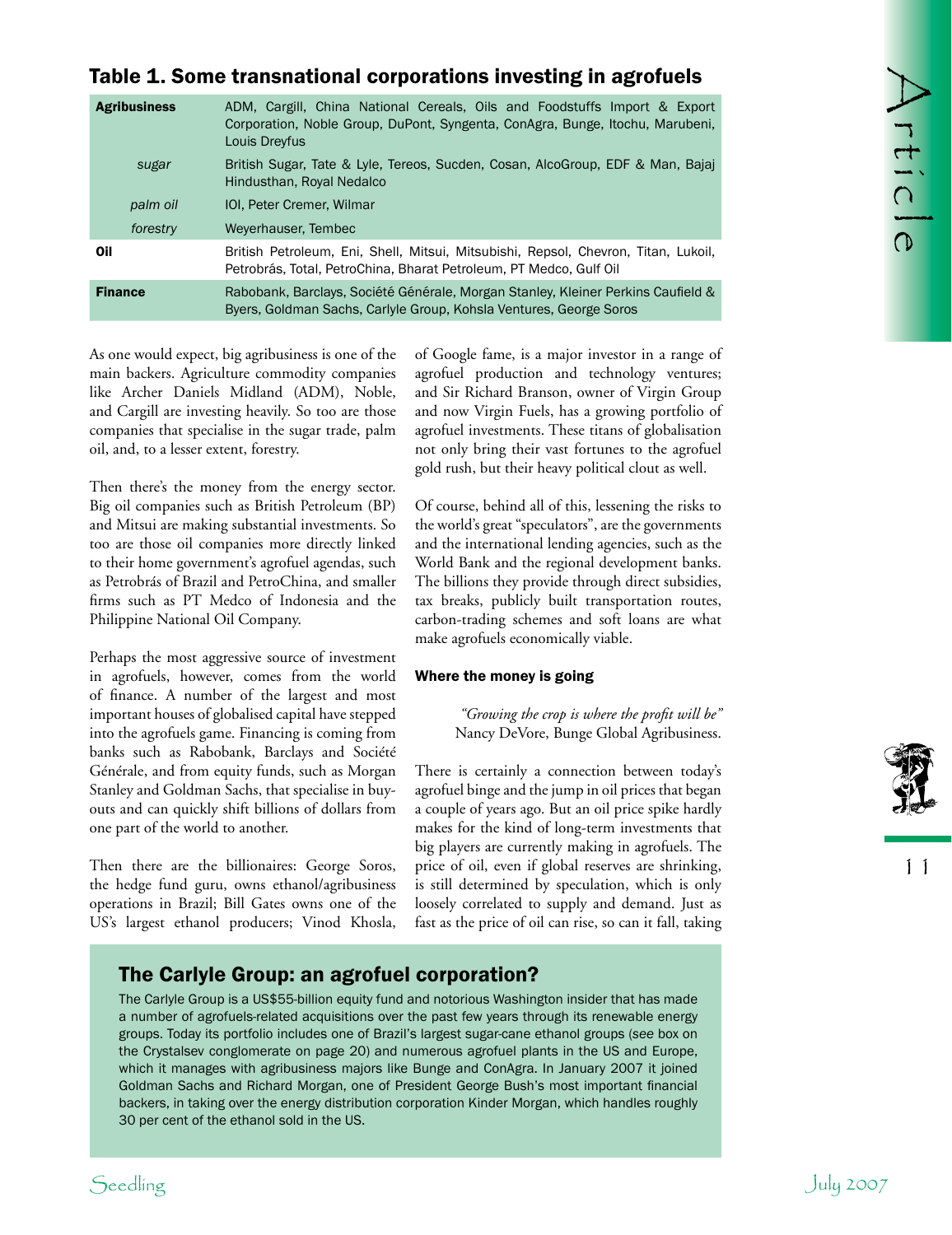### Table 2. Corporate control of key agrofuel feedstocks

|                         | <b>Top corporations</b>                         | <b>Corporate control</b>                                                                                    |
|-------------------------|-------------------------------------------------|-------------------------------------------------------------------------------------------------------------|
| Maize merchants (US)    | Cargill, ADM                                    | Top 3 control over 80% of US maize<br>exports                                                               |
| Maize seeds (US)        | Monsanto, DuPont, Syngenta                      | Monsanto controls 41% of global market                                                                      |
| Sugar trade (Brazil)    | Cargill, Louis Dreyfus, Cosan/<br>Tereos/Sucden | Cargill is the largest shipper of raw sugar<br>from Brazil                                                  |
| Palm oil trade (Global) | Wilmar, IOI, Synergy Drive, Cargill             | 60% of palm oil area in Malaysia is owned<br>by corporations, only 9% is owned by<br>individual landowners. |
| Soya trade (Global)     | Bunge, ADM, Cargill, Dreyfus                    | 3 companies control 80% of European<br>crushing; 5 companies control 60% of<br>Brazilian production         |
| Soya seeds (global)     | Monsanto, DuPont                                | Monsanto controls 25% of global market                                                                      |
|                         |                                                 | Sources: ETC Group, WWF, UK Food Group, Cargill.                                                            |

down agrofuels producers in the process. This is precisely what happened to the ethanol industry in the 1980s.

The difference in the agrofuels market today is not so much the price of oil but the level of support from government. For an array of political reasons, certainly related to the growing corporate interest in "renewables", the governments of the major oilconsuming countries have mandated or are in the process of mandating that transport fuel contain minimum percentages of ethanol and biodiesel. Together, the subsidies and this guaranteed demand boil down to a big captive market for agrofuel corporations.

But even so, agrofuels remain on the cusp of viability, with profits still at the mercy of another important variable – the price of feedstock, the plant matter used to produce the agrofuel.

The cost of the feedstock can make or break an agrofuel operation, and it is not easy for an agrofuel producer to control the price. This is because the agrofuel industry is forever in competition with other markets, especially for food, which depend on the same crops or the same lands. Indeed, the very success of agrofuels – manifest in their increasing use – drives up prices for feedstocks and tightens supplies. And a price rise can be lethal because agrofuel companies have few options for passing down costs.

The surest way out of this quandary is for the agrofuel companies to control the production and supply of their own feedstocks. This is why today most agrofuel factories are being built with simultaneous investments in crop production. The clear trend is towards the formation of fully

integrated transnational agrofuel networks, bringing together everything from seeds to shipping.

Here the agribusiness corporations with their already well-developed global agriculture commodity chains have the advantage over their competitors. For the foreseeable future, feedstocks produced in sufficient quantities for large-scale agrofuel operations will be crops – soya, maize, palm oil and sugar – whose production and trade are dominated by a small number of transnational corporations. It is not surprising, then, that much of the investment money pouring into agrofuels is either coming from or being channelled to these corporations. Agrofuels thus bring a double bonus to big agribusiness corporations: they make money not only in the production and sale of agrofuels but also through the global commodities boom that this new source of demand helps to generate. (see "The palm-oil-biodiesel nexus" on page 16)

There are, however, some limits to how deep and fast big agribusiness will go with its investment in agrofuels. Cargill, for instance, has openly stated its preference for selling into food and feed channels when push comes to shove. Why get tied up selling soya to agrofuel producers when you can make more money by turning it into cooking oil? <sup>1</sup> ADM may be the world's biggest ethanol producer, but its main business still comes from converting maize into animal feed or into high-fructose corn syrup for companies like Coca-Cola and Pepsi, and it wouldn't want high maize prices to jeopardise those markets.2 These big agribusiness corporations are happy to sell agrofuels to increase overall business, but only under their careful coordination and control, so as not to lose their cherished flexibility and traditional profit channels.<sup>3</sup>



12

1 Steve Karnowski, "Cargill, ADM differ in food-duel debate", AP, 17 May 2006: http://tinyurl.com/3bxtw7

2 Alexei Barrionuevo, "Springtime for ethanol", New York Times, 23 January 2007. http://tinyurl.com/3y9v9t

3 Tom Philpott, "ADM, highfructose corn syrup and ethanol", Gristmill blog, posted 10 May 2006. http://tinyurl.com/kxmqq

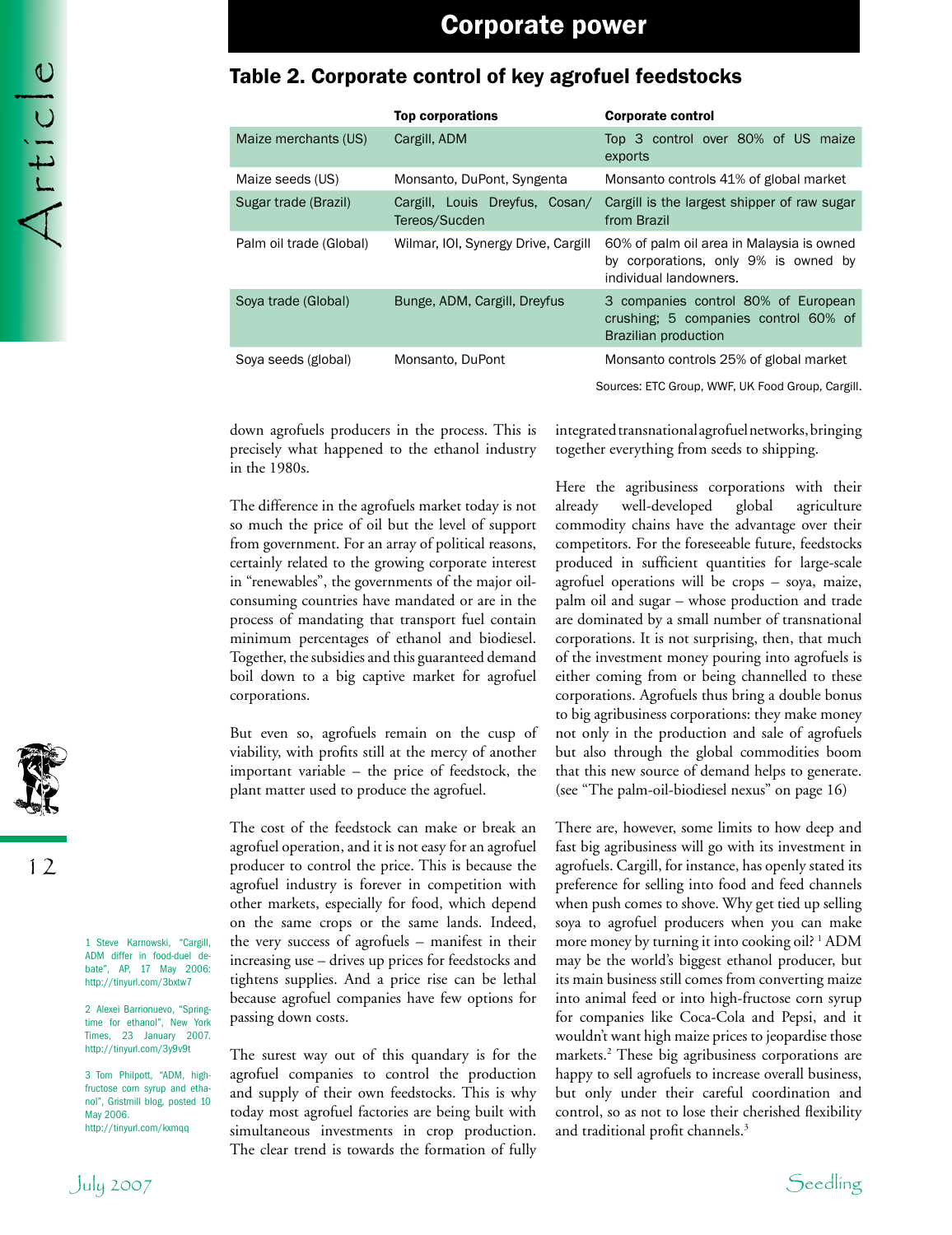### Wall Street on the farm

#### George Soros

Well Street on the farm<br>
Carego Sons trajetive second company from agriculture in 2022 within go a line<br>
noise shows that is the second company from a system of the second company and the second company<br>
and so the second George Soros bought the Argentine company Pecom Agribusiness in 2002, which gave him over 100,000 hectares of land in Argentina for beef and dairy cattle, soya, maize, wheat, rice, and sunflowers production.<sup>1</sup> Then, in 2004, Soros' company, now called Adenco, expanded into Brazil, buying 27,000 hectares of land in the states of Tocantins and Bahia for the production of cotton and coffee. In 2006, Adenco entered into a partnership with Brazil's Vieira family, a coffee-growing clan from Minas Gerais state, to set up a mill with a productive capacity of one million tonnes of sugar cane per year. The Vieira family are now shareholders in Adenco and manage the group's Brazilian operations. The group continues to expand, and soon its four sugar processing plants in Brazil expect to be milling 12 million tonnes of sugar cane, converting much of it into ethanol. Meanwhile, in the US, Soros announced that his company is constructing a plant for maize-based ethanol, which will process 50 million tonnes of maize, harvested from an area of 50,000 hectares, with similar plants under consideration for Argentina.

#### Goldman Sachs

Goldman Sachs, one of the world's largest investment banks, not only handles the financing for many of the major agrofuel ventures, but is also one of the leading investors in "renewable" energy, having invested upwards of US\$1 billion already, with much of it going into agrofuels.<sup>2</sup> It co-owns leading cellulosic ethanol developer Iogen, as well as energy distribution companies Kinder Morgan and Green Earth Fuels, which are working together on an 86-million-gallon biodiesel plant and storage terminal in Texas that can handle 8 million barrels of biodiesel. Moving even more directly into agribusiness, Goldman Sachs became a co-owner in 2006 of China's two largest meat companies, making the investment bank China's largest investor in this sector.3

1 Fabiane Stefano and Lívia Andrade, "George Soros ataca no campo", Dinheiro rural, October 2006, http://tinyurl.com/365e4z (also translated into English by Ethablog), http://tinyurl.com/2ww5wb

2 The CEO of British Petroleum, Lord Browne of Madingley, has served on Goldman Sachs Board since 1991. In 2007 he retires from both positions, following a highly publicised trial over allegations made by his former lover. See: http://tinyurl.com/33jkpc

3 Dominique Patton, "Foreign equity group wins bid for China's leading meat processor", MeatProcess. com, 16 May 2006. http://tinyurl.com/2v9zg6

As a result, the surplus money flowing into agrofuels that is not absorbed by big agribusiness is being diverted to the construction of alternative transnational commodity networks with their own feedstock production and supply chains. This surge in speculative investment is generating a wave of new alliances and business groupings, bringing together financial companies, shippers, traders, and producers. In some cases major investment funds, such as the Carlyle Group, are even setting up their own fully integrated agribusiness/energy networks (*see* box above: "Wall Street on the farm").

Other companies are sidestepping already-formed commodity chains by launching production in geographic areas where agribusiness is less present and where production costs are low. Several Chinese corporations struck deals in the Philippines and Indonesia in early 2007 to convert 1 million hectares in each country to the production of agrofuel crops for export.<sup>4</sup> Brazilian ethanol producers are expanding sugar-cane production

into neighbouring Paraguay, where costs of production are estimated to be even lower than in Brazil. Similarly, the Maple Corporation, a US energy firm, is setting up a sugar-cane plantation and ethanol plant in Peru to take advantage of the country's low production costs and favourable ethanol export access to the US.5

Another way to sidestep supply problems is through the production of feedstocks that are less tightly controlled by big agribusiness. Both BP and ConocoPhillips have struck deals with major meat processors for the supply of animal fats to produce biodiesel.<sup>6</sup> BP, along with several other companies, is also developing jatropha as a feedstock, while Chinese and South Korean corporations are busy making deals in Nigeria and Indonesia for the large-scale production of cassava.

On the research and development side, however, most of the money is focused on cellulosic ethanol, the supposed next generation of agrofuels. Many people within the agrofuel industry believe



13

4 GRAIN, "Hybrid rice and China's expanding empire", 6 February 2007, www.grain.org/hybridrice/ ?lid=176 "Indonesia and China sign biofuel deal", AFP, 9 January 2007.

5 "US-based Maple invests in Peru ethanol production", Reuters, 20 March, 2007. http://tinyurl.com/39psuj

6 "BP Brews the fat", Engineer Online, 3 April 2006, http://tinyurl.com/2qe2lh "Pig fat to be turned into biodiesel", BBC, 19 April 2007. http://tinyurl.com/2mrhvf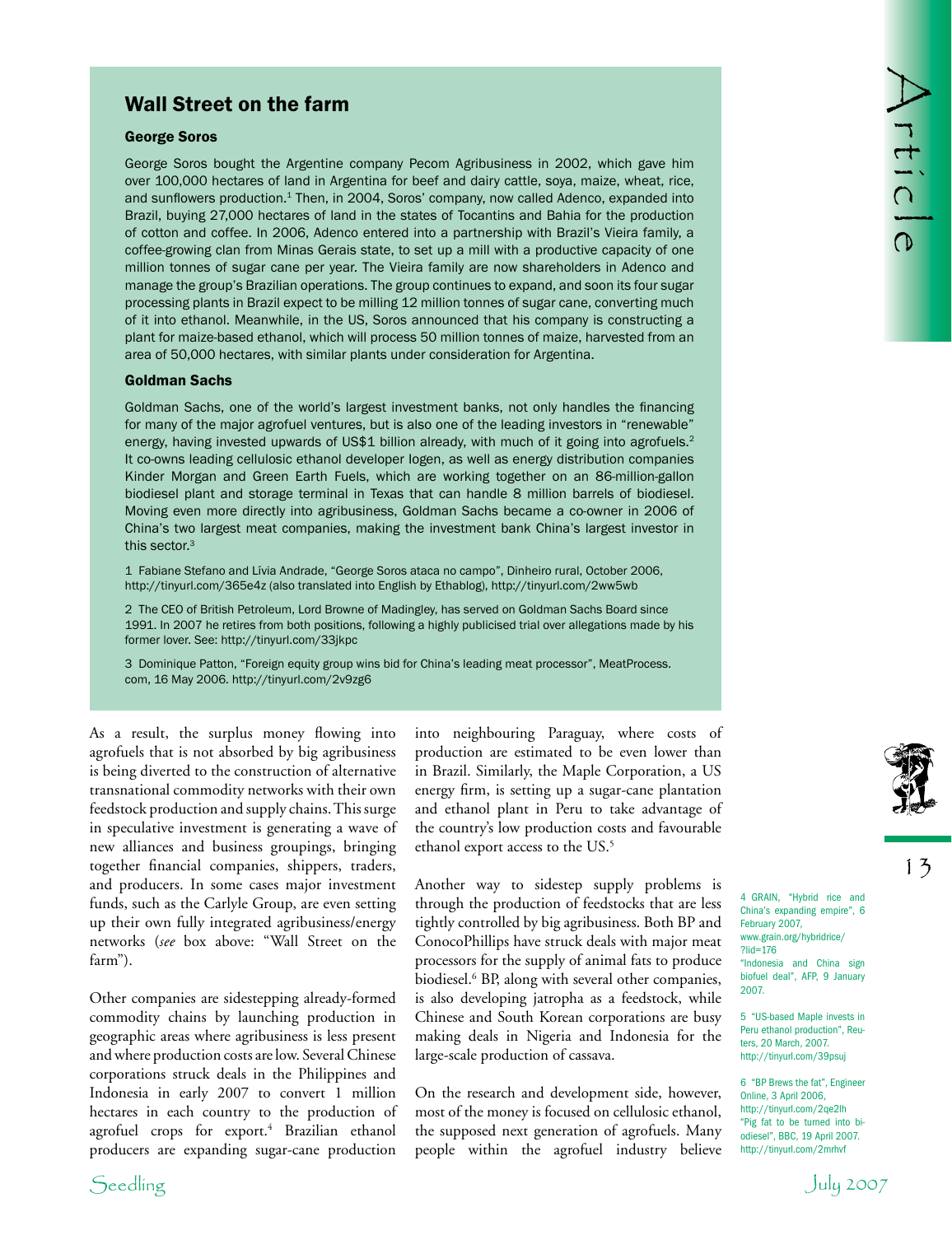

### Maize seed and biotech sales worldwide (US\$ millions)

*Source: Cropnosis*

that economically viable methods will soon be developed to convert the cellulosic matter of plants into ethanol, opening the way for the largescale use in agrofuel production of crops such as switchgrass and trees, or the use of the complete plant of existing agrofuel crops such as sugar cane and maize, rather than just the extruded fluid or the corn-cobs, as at present. Those who develop and patent these cellulosic technologies will clearly gain an enormous amount of leverage within the agrofuel commodity chain, so it is no surprise that Big Oil is strategically channelling its investments into this area or that biotechnology companies like Monsanto are already securing monopolies over the seeds and genes of promising next-generation crops, such as jatropha or miscanthus. Already, just a few companies, with large patent portfolios and tight alliances with major agrofuel corporations, dominate the research and development into the enzymes needed to make cellulosic ethanol viable (see "Coporate control, the sequel" on page 18).

### Political winds

Agrofuels are not, of course, just about business. They are highly political, and the corporations that control their production both shape and follow the shifting political currents. Although there is a general euphoria for agrofuels among most governments, national policies are influenced by the different dynamics among business lobbies, geopolitical concerns and trade politics. Government and corporations in China, South Korea and Japan are looking to other countries for the production and

supply of raw materials. Brazil wants to supply the world with both ethanol fuel and technologies, and has been negotiating packages with countries on every continent to that end. The US and Europe see agrofuels as the answer to everything from climate change to farm crises to problems with oilrich "rogue" states. As a result, agrofuel deals are being struck all over the place, determining where the agrofuels are being produced, by whom and for whom, and, perhaps most importantly, how they are being traded. Nowhere is this more apparent than in the development of the global market for sugar-cane ethanol (see "The sugar-cane-ethanol nexus" on page 20).

#### Green agribusiness? Don't be fuelled

There is nothing new about farming for energy. Most farms have always produced the energy that their families and animals use to farm the land. The difference with agrofuels, however, is that they involve the farming of energy as a commodity, which, as such, is completely integrated into the circuits of transnational agribusiness and finance. Agrofuel production, therefore, follows the dictates of the global money managers, the heads of investment banks or agribusiness corporations, who preside over immense concentrations of wealth and who, in this era of neo-liberal globalisation, can shuffle it around to wherever it generates the most profit.

Thanks to the deep, long-term commitment of governments, it is now more certain that agrofuels



Article

14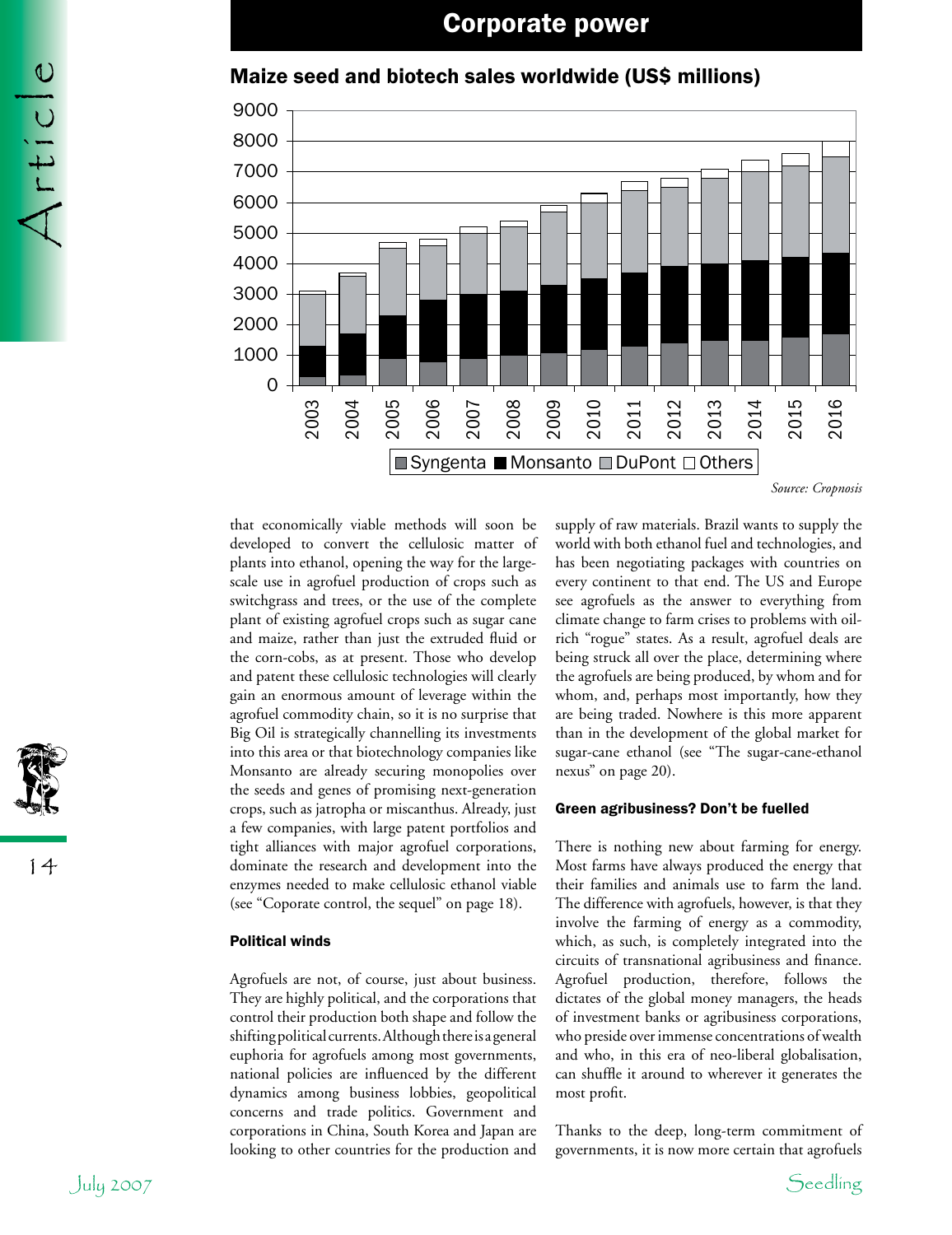

*"We are trying to get cars to eat bread and people to eat oil" Source: El Roto,* El País*, Madrid, 2007*

will be profitable. So the big money is rushing in, urging agribusiness and its agroexport model of production to move more deeply and more quickly than ever before in its takeover of world farming.

One clear pattern to this investment in agrofuels is that the money is increasingly going into the construction of fully integrated agrofuel networks, involving production, shipping, processing and distribution. It is also flowing to a few low-cost centres of production, especially Brazil for sugar cane, the US for maize and Indonesia for palm oil, although substantial sums are also going to countries that sign on to special deals or that have preferential trade access to the US, Japan or the EU. Production and control over the supply of feedstocks are critical, and almost all new agrofuel projects now come with plans for high-tech plantations or contract growing arrangements, often managed by local agribusiness and often on lands used for food production or communal pastures and forests.

Agrofuel projects are thus generating new alliances or expanding existing ones between local producers and suppliers of the feedstock and foreign corporations. Typically, foreign investors

set up joint ventures with companies controlled by large landholding and politically powerful families, getting these families to manage the production side of things. Agrofuels thus deepen the relationships between transnational capital and local landed elites, with profound consequences for struggles over land and local food production.

This evolving web of global production and trade routes for the extraction and export of agrofuels will become ever more tightly controlled by corporations with time. The technology for the next generation of biofuel crops is in the hands of a few companies and their corporate partners, who will use patents and other monopoly rights to shut out competitors and control the market. Moreover, corporations are already starting to turn to brands and standards as a way to consolidate market shares.7

None of this has anything to do with preventing climate change or even lessening foreign dependence on oil, as the US government likes to claim. The bottom line is that agrofuels are a new way for corporations, speculators and powerful agro-barons to make more money, sell more commodities, and consolidate their control over the earth.  $\frac{1}{7}$ 



7 The Peter Cremer Gruppe of Germany, for instance, one of the largest global traders of oleochemicals, sells a branded biodiesel in the US, Europe and Australia called Nexsol.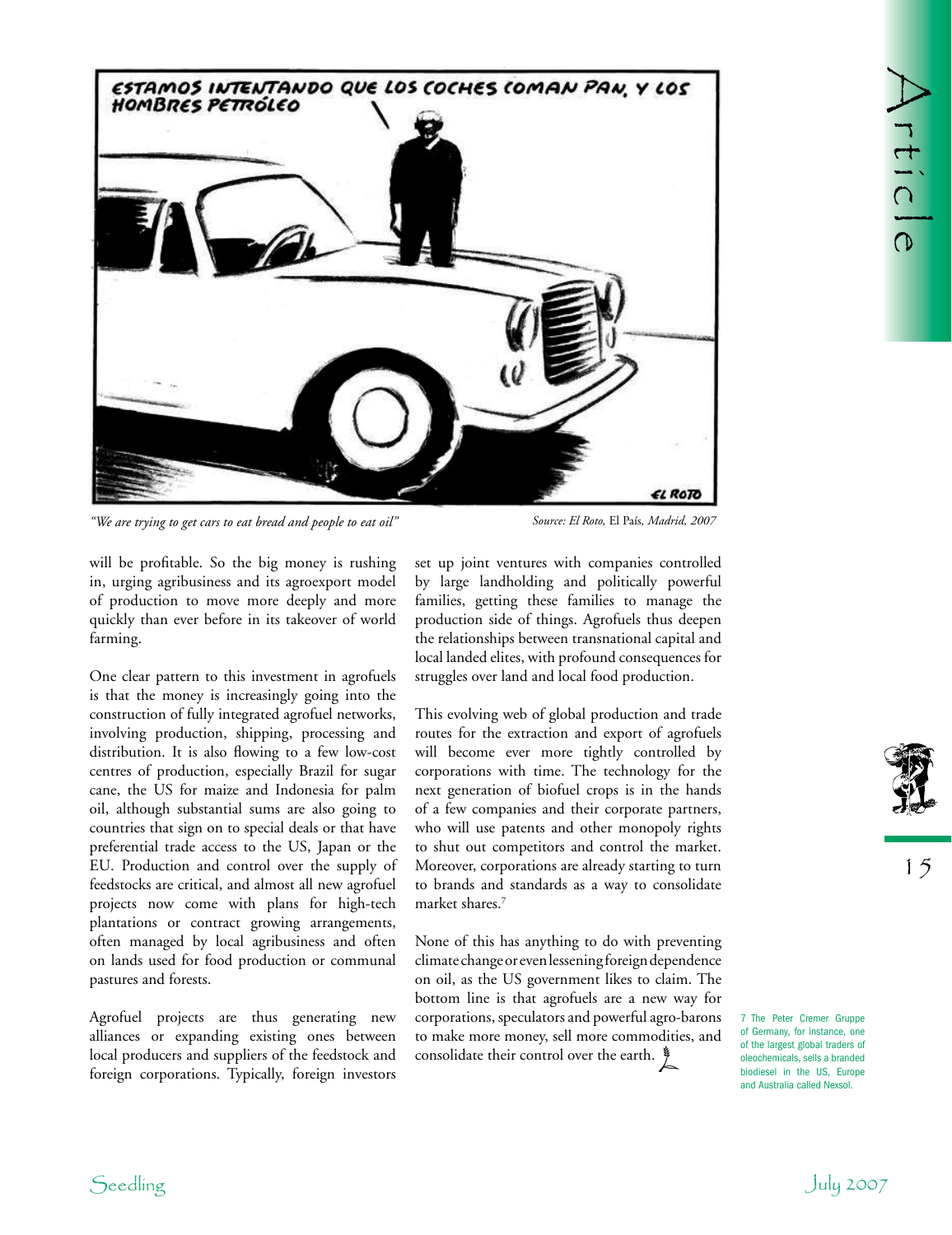## The palm-oil-

alm oil is like green gold now", said<br>Sukanto Tanoto, Indonesia's richest<br>individual and owner of palm-oil,<br>forestry and energy corporation RGM<br>International.<sup>1</sup> Indeed, the global palm-<br>oil market is booming and this is l alm oil is like green gold now", said Sukanto Tanoto, Indonesia's richest individual and owner of palm-oil, forestry and energy corporation RGM International. $1$  Indeed, the global palmthe growing production of biodiesel. Palm oil is not only one of the main feedstocks for biodiesel, it's also the primary substitute for rapeseed oil, which is in short supply in Europe because of its conversion into biodiesel. "

The rising prices are bad news for biodiesel producers that rely on palm oil for their feedstock, except where the biodiesel producer also happens to be the producer of the palm oil. "For us, [biodiesel] is an additional downstream market", said a director of Malaysia's Golden Hope Plantations. "Big plantation companies may not make much money on biodiesel, but we'll be supported by the group, get our palm oil at a good price and our overall earnings will remain stable."2

This is one of the main reasons why investment in palm-oil-based biodiesel refineries is being led by palm-oil producers. In Indonesia, Tanoto's Pt Asianagro company is ploughing its profits into the construction of a 150,000-tonne-per-year biodiesel refinery. Nearby, the Bakrie Group, another Indonesian palm-oil major, is building a new US\$25 million biodiesel factory, and expanding its plantations over thousands of hectares to supply the feedstock. Similarly, Indonesia's Surya Dumai Group is in the midst of constructing its own US\$30 million biodiesel refinery.3

In Malaysia and Singapore, home base to some of the world's largest palm-oil producers, biodiesel activity is at frenzied levels. Companies are merging, buying others out and forming all kinds of alliances to take advantage of the new market opportunities. Late in 2006, the three leading Malaysian palmoil companies controlled by the state investment holding company Permodalan Nasional Bhd (Golden Hope Plantations, Sime Darby, and Kumpulan Guthrie) merged to form Synergy Drive, the world's largest listed oil-palm company. The combined company now controls 526,000 hectares of oil-palm plantations in Malaysia and Indonesia (*see* article on page 25) and is involved in several planned

biodiesel factories.

For the major producers, a key focus is on expanding and integrating refining capacity both at home and abroad. In early 2007, the Federal Land Development Authority (FELDA), the largest palmoil manufacturer in the world, purchased US-based Twin Rivers Technologies, which operates the US's largest biodiesel processing facility. Malaysia's IOI Corporation recently took over Unilever's European palm-oil processing operations, bought up two Malaysian palm-oil refinery companies and then publicly acknowledged its intentions to take over Asiatic Development, another major palm-oil producer and refiner. IOI is currently constructing a 200,000-tonne-per-year biodiesel refinery in Johor, Malaysia and Europe's largest palm-oil refinery in Rotterdam, the Netherlands, with a capacity to refine 900,000 tonnes a year into cooking oil or biodiesel. The Kuok Group is in similar expansion mode (*see* box on page 17).

Cargill, for its part, has been steadily expanding and integrating its palm-oil operations to take advantage of the surge in demand for the commodity. The company operates two refineries in Malaysia and a crushing plant in Indonesia. It has also recently boosted the capacity of its Rotterdam plant to refine tropical oils – an additional 200,000 tonnes per year of coconut oil and 300,000 tonnes per year of palm oil. On the production side, Cargill launched its first palm-oil plantations in Sumatra, Indonesia in 1997. Then, in 2005, Cargill and Temasek Holding, a private investment arm of the Singapore government, acquired the CDC Group's palm plantations in Indonesia and Papua New Guinea. These include a plantation in Kalimantan, Indonesia and a majority shareholding in four other plantations in the region – three in Indonesia and one in Papua New Guinea. Cargill's existing plantations were merged into the new joint venture, registered in Singapore as CTP Holdings, with Cargill, as its majority shareholder, assuming complete managerial and operational responsibilities.

Overall, then, the demand for biodiesel is encouraging consolidation in the palm-oil sector and a shift to a more transnational orientation and structure, with tighter integration between foreign companies and palm-oil producers and suppliers.



Article

3 For a breakdown of biodiesel production in Asia, see Credit Suisse, "Biofuel Sector: Global comparisons of a fast-growing sector", 30 August 2006, http://tinyurl.com/2sawse and Liaw Thong Jung, "Equity Focus: KNM Group Berhad", Aseambankers Malaysia Equity Research, 15 February 2007. http://tinyurl.com/3yh8xl

2 Shibu itty Kuttickal, "Palm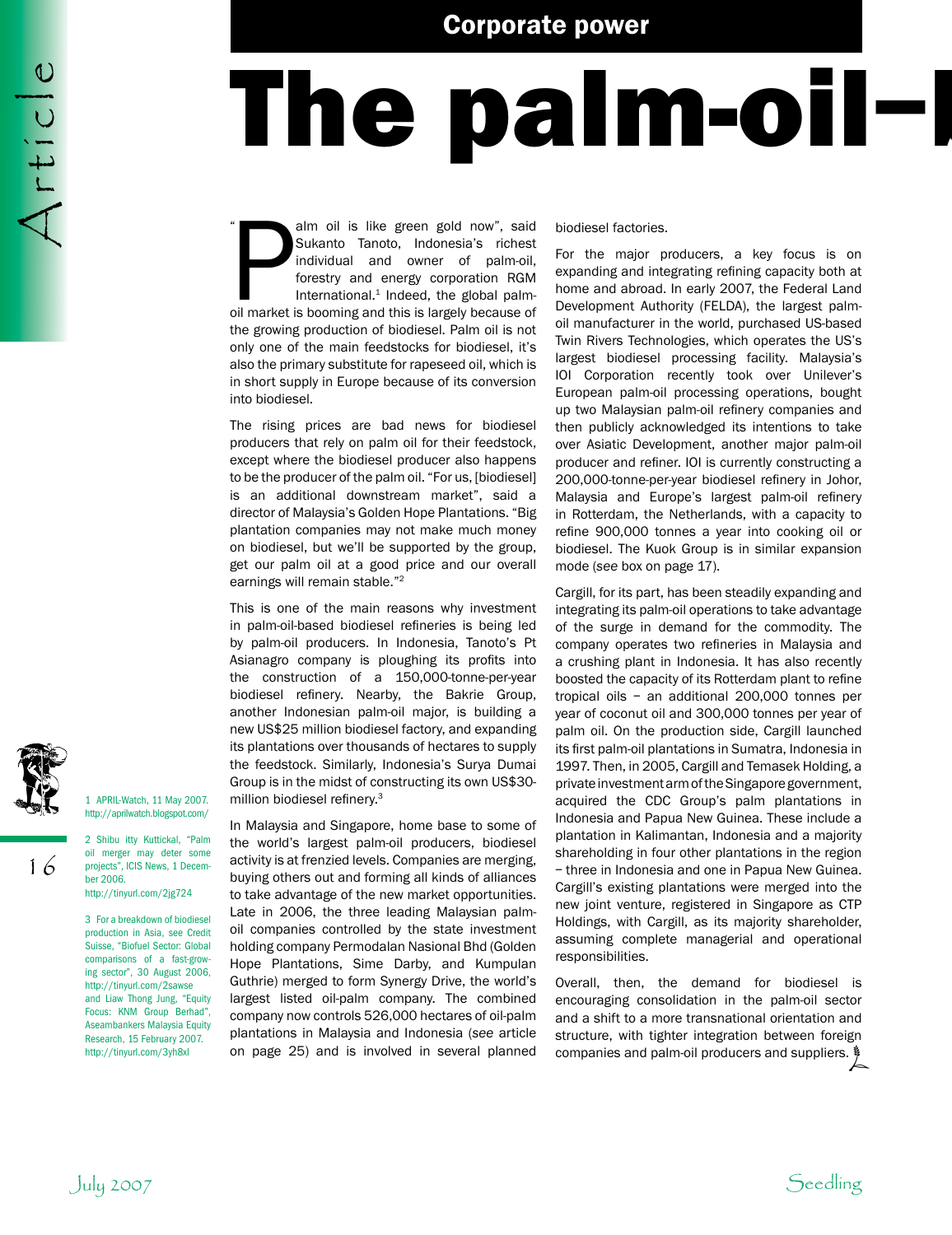# biodiesel nexus

### Table 3. Examples of transnational palm-oil-based biodiesel webs

| Producer/supplier                                                                      | Table 3. Examples of transnational palm-oil-based biodiesel webs<br><b>Foreign partner</b> | Project                                                                                                                                                                                                                                                                                                                                                                                                                                                                                                                                                                                                                                                                                                                                                                                                                                                                                                                                                                                                                                                                                                                                                                                                                                                                                                                                                                                                                                                                                                                                                                                                                                                                                                                                                                                                                                                                                                                                                                                                                                                                                                    |
|----------------------------------------------------------------------------------------|--------------------------------------------------------------------------------------------|------------------------------------------------------------------------------------------------------------------------------------------------------------------------------------------------------------------------------------------------------------------------------------------------------------------------------------------------------------------------------------------------------------------------------------------------------------------------------------------------------------------------------------------------------------------------------------------------------------------------------------------------------------------------------------------------------------------------------------------------------------------------------------------------------------------------------------------------------------------------------------------------------------------------------------------------------------------------------------------------------------------------------------------------------------------------------------------------------------------------------------------------------------------------------------------------------------------------------------------------------------------------------------------------------------------------------------------------------------------------------------------------------------------------------------------------------------------------------------------------------------------------------------------------------------------------------------------------------------------------------------------------------------------------------------------------------------------------------------------------------------------------------------------------------------------------------------------------------------------------------------------------------------------------------------------------------------------------------------------------------------------------------------------------------------------------------------------------------------|
| <b>Golden Agri-Resources</b><br>(Singapore/Indonesia, owned by<br>the Sinar Mas Group) | China National Offshore Oil Co.<br>and Hong Kong Energy Ltd.                               | US\$5.5 billion, eight year project to develop crude palm<br>oil-based biodiesel, and sugarcane- or cassava-based<br>bioethanol on around one million hectares of land in<br>Papua and Kalimantan, Indonesia                                                                                                                                                                                                                                                                                                                                                                                                                                                                                                                                                                                                                                                                                                                                                                                                                                                                                                                                                                                                                                                                                                                                                                                                                                                                                                                                                                                                                                                                                                                                                                                                                                                                                                                                                                                                                                                                                               |
| PT Mopoli Raya (Indonesia,<br>subsidiary of the Bolloré Group)                         | Merloni (Italy, owned by Indesit/<br>Fineldo)                                              | Builiding a 250,000 tonne per year biodiesel plant in Kuala<br>Tanjung, North Sumatra called, Nusantara Bio Fuel.                                                                                                                                                                                                                                                                                                                                                                                                                                                                                                                                                                                                                                                                                                                                                                                                                                                                                                                                                                                                                                                                                                                                                                                                                                                                                                                                                                                                                                                                                                                                                                                                                                                                                                                                                                                                                                                                                                                                                                                          |
| Kulim (Malaysia, owned by the<br><b>Johor Corporation)</b>                             | Peter Cremer Gruppe (Germany)                                                              | Launched a joint venture for the construction and operation<br>of two biodiesel plants in Malaysia and Singapore                                                                                                                                                                                                                                                                                                                                                                                                                                                                                                                                                                                                                                                                                                                                                                                                                                                                                                                                                                                                                                                                                                                                                                                                                                                                                                                                                                                                                                                                                                                                                                                                                                                                                                                                                                                                                                                                                                                                                                                           |
| IOI and Golden Hope Plantation<br>(Synergy Drive)                                      | <b>BioX Group (Netherlands)</b>                                                            | In 2006, BioX signed a 10-year supply agreement with<br>IOI and Golden Hope Plantations. Deal with IOI includes<br>the construction of a biofuel powerplant at IOI's refinery<br>in Rotterdam. BioX Group also has joint ventures with<br>Tradewinds Plantations and Sime Darby for carbon trading<br>projects at their oil palm refineries.                                                                                                                                                                                                                                                                                                                                                                                                                                                                                                                                                                                                                                                                                                                                                                                                                                                                                                                                                                                                                                                                                                                                                                                                                                                                                                                                                                                                                                                                                                                                                                                                                                                                                                                                                               |
| <b>Robert Kuok and the Wilmar web</b><br>shareholder. <sup>3</sup>                     |                                                                                            | Early in 2007, Robert Kuok, South-east Asia's richest individual, brought the various palm-oil segments of his empire<br>together under a single entity. <sup>1</sup> The new company, Wilmar International, was formed through a US\$4.3-billion merger<br>between Kuok's PPB Oils and Wilmar, which involves not only the Kuok family, but also ADM and China National<br>Cereals, Oils and Foodstuffs Import & Export Corporation (COFCO), China's largest food company and one of its most<br>aggressive investors in agrofuel production. <sup>2</sup> Through the merger, ADM becomes Wilmar International's second largest                                                                                                                                                                                                                                                                                                                                                                                                                                                                                                                                                                                                                                                                                                                                                                                                                                                                                                                                                                                                                                                                                                                                                                                                                                                                                                                                                                                                                                                                          |
|                                                                                        | shareholder in Cosan, Brazil's largest sugar processor and ethanol producer.               | The Kuok Group of companies is an important but largely unknown agrofuels player, both in biodiesel and ethanol.<br>Wilmar International holds around 435,000 hectares of oil-palm plantations and 25 refineries in Indonesia, Malaysia<br>and Singapore. Through its alliance with ADM, it has a 300,000-tonne-per-year biodiesel refinery in Singapore, and the<br>two companies have another three refineries set to come into production in Riau, Indonesia, each with a capacity of<br>350,000 tonnes per year, as well as a refinery in Rotterdam with a capacity of 1 million tonnes per year, making Wilmar<br>easily one of the largest biodiesel producers in the world. The company, through its Malaysian subsidiary Josovina, is<br>also to be the exclusive palm-oil supplier to Global Bio-Diesel, a 500,000-tonne-per-year biodiesel operation being built<br>in Malaysia by the South Korean company Eco Solutions. And when it comes to the important trade link in the biodiesel<br>chain, Kuok owns Singapore-based Pacific Carriers - one of the largest shipping companies in South-east Asia.<br>The Kuok Group's ethanol activities spring from its large sugar operations. Since he first ventured into the sugar<br>business in the 1950s, Robert Kuok has steadily expanded the global reach of his operations. In the 1970s, together<br>with the Salim Group, an Indonesian palm-oil and food company owned by Kuok's close associate Liem Sioe Liong,<br>he established the country's largest sugar plantation and became the main supplier to the Suharto government's<br>purchasing agency. Then, in 1987, Kuok, through his Singapore-based company Kerry International, purchased a 30<br>per cent share of the French sugar giant, Sucres et Denrées (Sucden), which controls around 15 per cent of the global<br>sugar trade. More recently, Kuok, through his individual holdings and through Sucden, became the second largest<br>1 Robert Kuok also owns Hong Kong's influential English daily, the South China Morning Post. For more information, see the website |
| of Not The South China Morning Post:<br>http://www.ntscmp.com/                         | 2 Wan Zhihong, "COFCO to invest US\$1b in ethanol", China Daily, 19 October 2006.          |                                                                                                                                                                                                                                                                                                                                                                                                                                                                                                                                                                                                                                                                                                                                                                                                                                                                                                                                                                                                                                                                                                                                                                                                                                                                                                                                                                                                                                                                                                                                                                                                                                                                                                                                                                                                                                                                                                                                                                                                                                                                                                            |

### Robert Kuok and the Wilmar web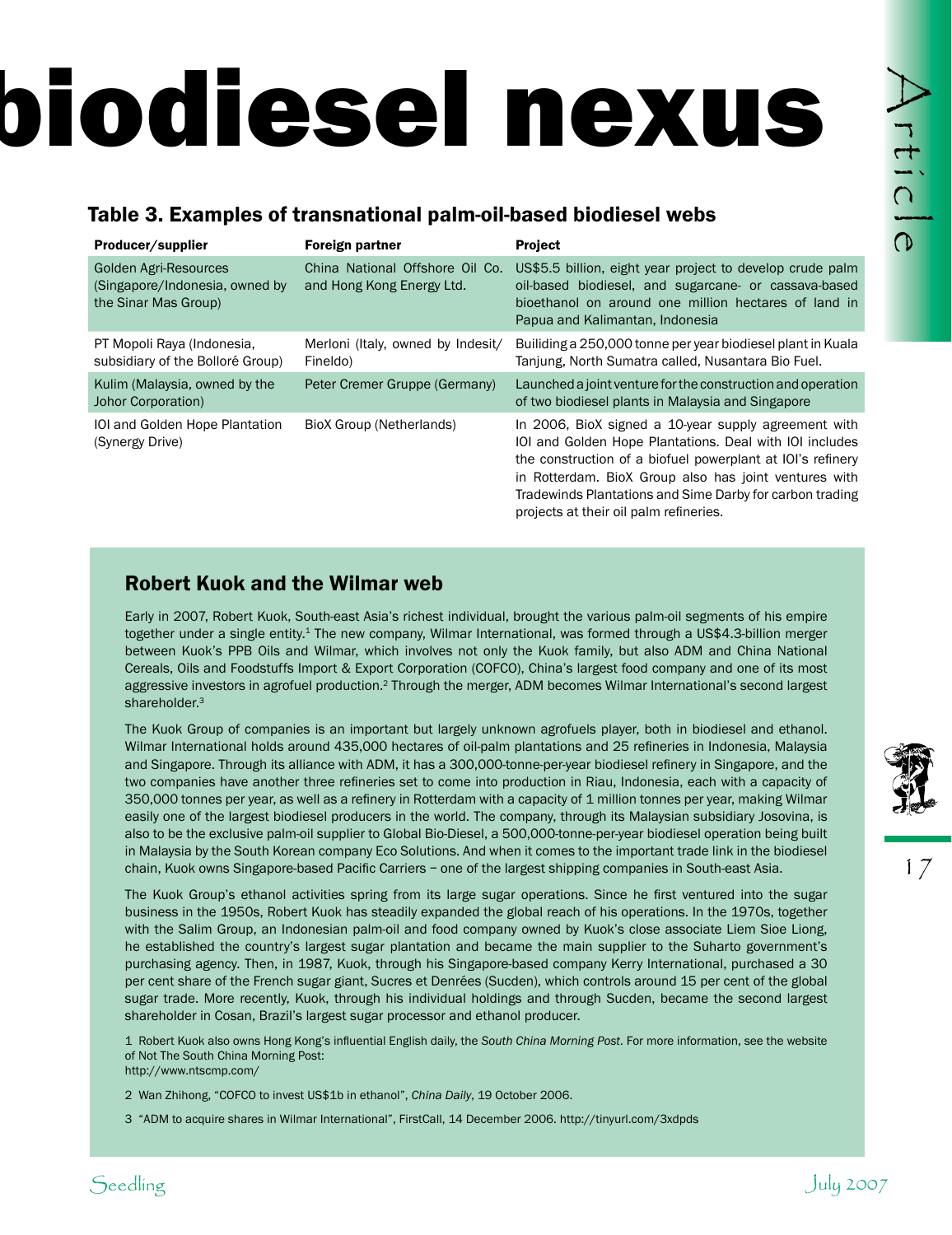### Corporate con Alternative energy crops and next

There is no mystery to big biotech's love<br>affair with agrofuels. More agrofuels<br>translates into more soya and more hybrid<br>maize production – meaning more sales of<br>GM seeds and pesticides. Robert Fraley,<br>the Vice-President here is no mystery to big biotech's love affair with agrofuels. More agrofuels translates into more soya and more hybrid maize production – meaning more sales of GM seeds and pesticides. Robert Fraley, its Roundup Ready crops, gleefully told an audience at a recent agribusiness exhibition in Argentina that the growth of agrofuels was "unimaginable in terms of what it's going to mean for corn and soybean surface".<sup>1</sup>

Not long ago Fraley's main message was about how genetic modification would fill the bellies of the world's poor; now it's about how GM will fuel the world's cars. It's merely a question, it seems, of adapting the message to the latest fashionable concern. Anyway, as Fraley pointed out, Monsanto and Cargill are working on new maize varieties through their joint venture, Renessen, that Cargill can simultaneously process into both ethanol and animal feed, thereby resolving, at least for Cargill, the tension between its markets for fuel and food.

Renessen's maize breeding says a lot about how companies like Monsanto stand to benefit from the agrofuels push. Agrofuels open up new markets for GM crops, be they maize, soya or canola, that have so far been constrained in Europe, Japan and elsewhere by regulatory hurdles based on concern about the effects of GM on human health. But Renessen's GM maize is directed at the two outlets – agrofuels and animal feed – that have the least amount of regulation. It is a perfect arrangement for both companies: Cargill sidesteps trade impediments and Monsanto secures its position within the empire of the world's biggest grain trader.

Big oil, big tree plantations

Africa and South America.

If cellulosic agrofuel systems eventually make it to market, eucalyptus and other tree plantations will be important sources of feedstock. Big oil is already moving to secure its place in this matrix. Chevron, for instance, has a partnership with Weyerhaeuser, one of the world's largest forestry companies, with hundreds of thousands of hectares of eucalyptus plantations in Uruguay and Brazil. Shell Oil is developing cellulosic ethanol from wood chips in partnership with Iogen Corp and Choren Industries of Germany, even though, between 2000 and 2004, it put the brake on its biomass programme and sold off its forestry subsidiaries in

Similar arrangements are popping up elsewhere. In 2006, DuPont and Bunge announced that they were expanding the scope of their joint venture in soya research and development, known as Solae, to include agrofuels.2

Big biotech's interest in agrofuels, however, does not stop with the main GM crops. These companies are also at the centre of the search for alternative feedstocks and the elusive next generation of cellulosic ethanol, where similar scenarios of monopoly control are unfolding (*see* article on jatropha on page 34).

Monsanto is a leading player in R&D for both miscanthus and switchgrass, two of the most promising feedstocks for the future cellulosic ethanol market. In early 2007, Mendel Biotechhnology, which is partly owned by Monsanto, bought the German-based Tinplant Biotechnik company, acquiring its hybrid miscanthus cultivars and its entire miscanthus germplasm collection – the largest in the world, with over 1,000 accessions. Mendel also has miscanthus breeding operations in China (a centre of miscanthus diversity) and in the US, where it is working on high-yielding GM varieties, potentially in collaboration with BP's new Energy Biosciences Institute at the University of Berkeley.3 On 13 June 2007, BP announced that it was funding Mendel to conduct a five-year research programme on agrofuel feedstocks and that it had purchased shares in the company, giving it a seat beside Monsanto on Mendel's Board.4

Monsanto's involvement in switchgrass occurs through its partnership with another US biotechnology company, Ceres, which is also connected to BP's Energy Biosciences Institute.<sup>5</sup> Ceres claims to be

1 Presentation at the Agro-Expo, Junin, Argentina, 15 March 2007.

Article

2 http://tinyurl.com/2j4bth

3 James Zhang, "Feedstock improvement: A biotechnology business opportunity perspective", 26 April 2007, http://tinyurl.com/2mm2dl Richard Brenneman, "Corporate academic web entangles UC–BP proposal", Berkeley Daily Planet, 23 March 2007. http://tinyurl.com/2vgs6v

4 Company press release. http://tinyurl.com/36ff47

5 Emily Heaton and Frank Dohleman, "Practical experiences with miscanthus and switchgrass in Illinois", 26 April 2007. http://tinyurl.com/39zj6r

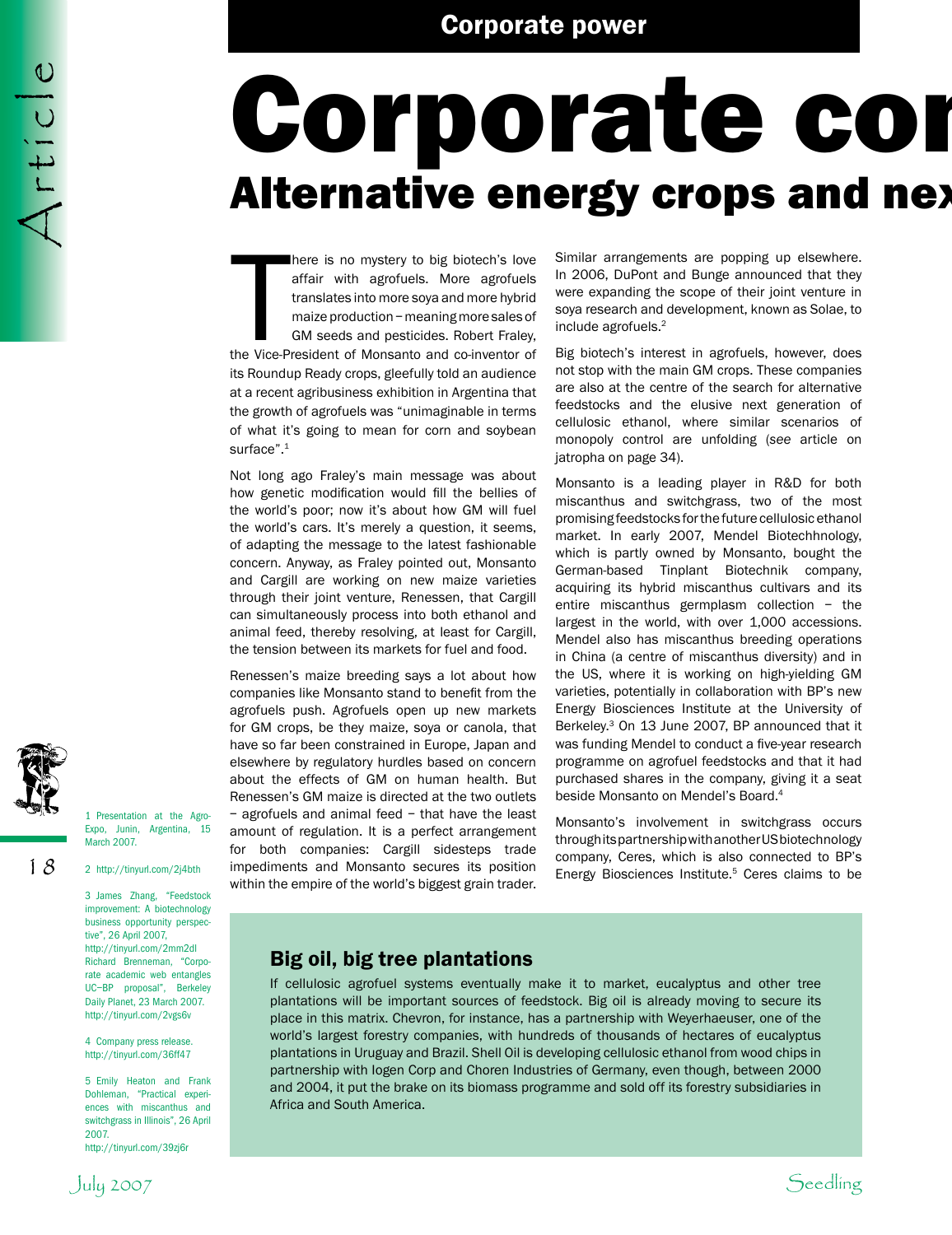### ntrol, the sequel **Alternation agrofuels**

### Table 4. Companies developing cellulosic agrofuel enzymes and their corporate partners

| Diversa/Celunol    | Syngenta, Dupont/Tate&Lyle, Khosla Ventures                  |
|--------------------|--------------------------------------------------------------|
| logen              | Shell, Goldman Sachs                                         |
| Genencor (Danisco) | Tembec, Mascoma/Kohsla Ventures, Cargill, Dow, Royal Nedalco |
| Novozymes          | DuPont, Broin, COFCO. China Resources Alcohol Corporation    |
| <b>Dyadic</b>      | Abengoa, Royal Nedalco                                       |

"improving switchgrass as a crop via selection of improved types but, more importantly, is bringing its proprietary genes, tools and procedures to enhance the improvements more rapidly and provide the plant with attributes ideally suited to being farmed on large acreages to produce consistently higher yields". Ceres claims to have the largest proprietary collection of fully sequenced plant genes, with patents on more than 75,000 genes.

**See all the seedling control of the seedling Control of the seedling Control of the seedling Control of the seedling Control of the seedling Control of the seedling Control of the seedling Control of the seedling Control** Seed companies are also manoeuvring to ensure that the current agrofuel crops continue to serve as feedstocks as processing systems evolve. CanaVialis, the world's largest sugar-cane breeding company, and sugar-cane biotech company Allelyx, which are both owned by the Brazilian conglomerate Votorantim, are working on new GM varieties of sugar cane for ethanol companies like Cosan, one of their corporate partners. So is Monsanto. In December 2006, a Monsanto official told the Brazilian newspaper *Valor Econômico* that the company was conducting studies on new transgenic sugar-cane varieties for the Brazilian market in partnership with an unnamed company.<sup>6</sup> A few months later Monsanto revealed that this company was Votorantim and that they intended to commercialise GM Roundup Ready sugar-cane varieties in Brazil by 2009 (*see* box on the Ometto Conglomerate on page 22).<sup>7</sup> Syngenta, meanwhile, recently secured access to inedible sugar-cane varieties with ultrahigh quantities of cellulose, developed by biotech firm Celunol when Celunol was bought by Diversa – an enzyme- and microbe-bioprospecting company controlled by Syngenta.

For its part, DuPont, the world's second largest seed company, is developing what it calls an "integrated corn-based biorefinery" with funding from the US Department of Energy and in co-operation with Diversa, Tate & Lyle, John Deere and leading US ethanol producer Broin. It will probably utilise highstarch maize varieties developed by DuPont, and a micro-organism that can convert corn stover into ethanol that Diversa isolated from the sugar sap of tropical agave plants. On the downstream side, DuPont's biorefinery should feed into the biobutanol production and marketing joint venture it has with BP and British Sugars.

Syngenta, which recently merged its North American seed business with DuPont's, is also working with Diversa to develop maize for cellulosic agrofuel production.8 In 2008 it expects to launch a GM maize variety that produces an enzyme developed by Diversa that converts starch into sugar for ethanol. The idea behind the GM variety is to bring down the costs of the liquid enzymes used for cellulosic ethanol production—the critical blockage point in making these next generation agrofuels economically viable.<sup>9</sup>

It is precisely there, at the level of the enzymes, where corporate rivalry in the development of nextgeneration agrofuels is most intense. The research and development into these enzymes is in the hands of just a few biotechnology companies, each already part of larger corporate groupings or "teams" trying to develop fully integrated systems for cellulosic ethanol production.<sup>10</sup>

6 "Monsanto studies entry into Brazil transgenic cane market", Dow Jones, 7 December 2006.

http://tinyurl.com/2pp6g8

7 MST, "Brasil: Votorantim e Monsanto produzirão cana transgênica", Brasil, 30 May 2007. http://tinyurl.com/3845hd

8 In April 2006, Syngenta and DuPont announced the formation of a 50-50 joint venture, GreenLeaf Genetics. See Andrew Pollack, "DuPont and Syngenta join in modified seed venture", New York Times, 11 April 2006.

9 The African Centre for Biosafety published a critical analysis of this maize variety, which contributed to the variety being rejected by South African regulators. See: http://tinyurl.com/2u2ehh

10 http://tinyurl.com/338mmo

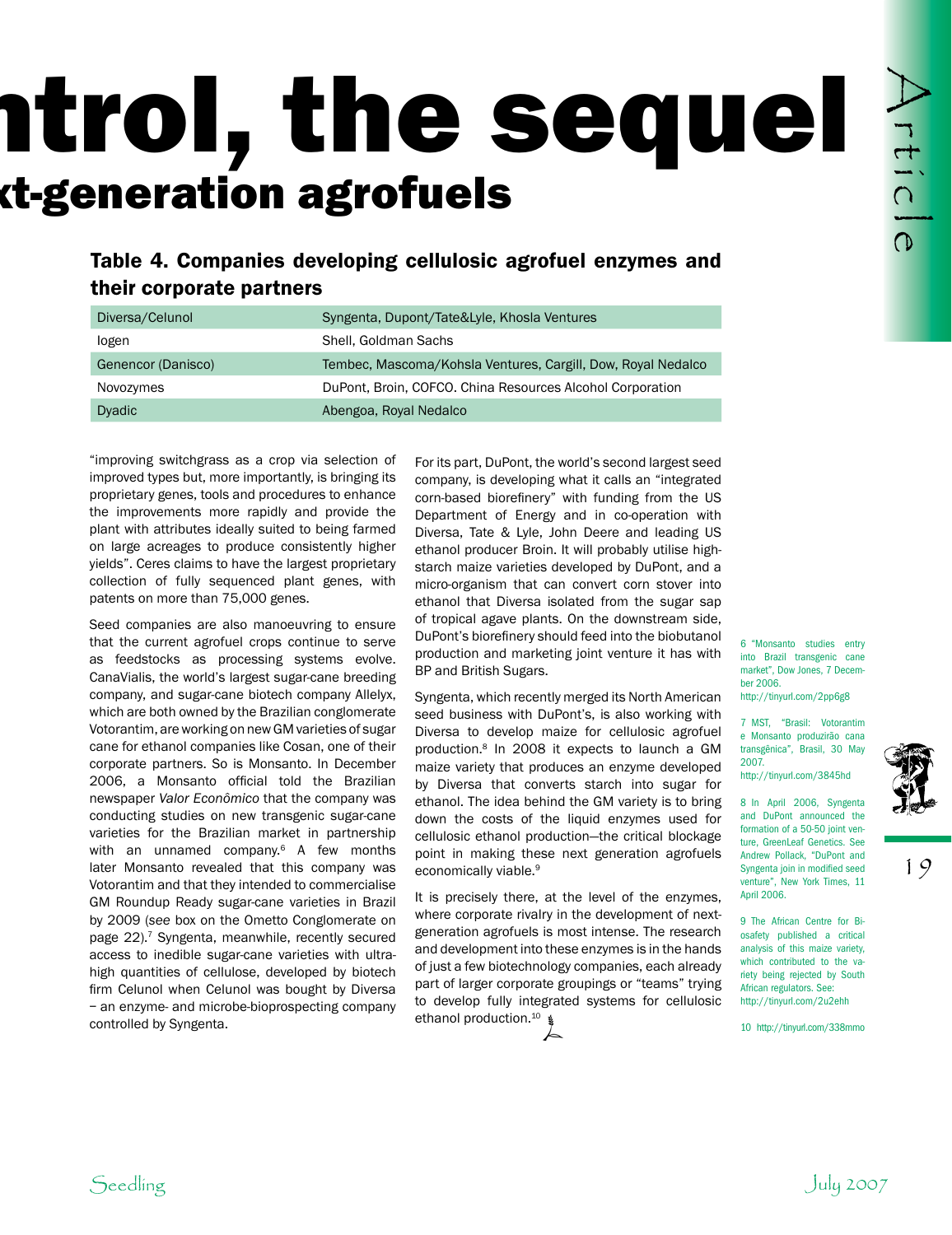### The sugar-can

The US and Brazil are, by far, the dominant<br>centres of global ethanol production.<br>Together they account for about 70 per<br>cent of the ethanol currently produced<br>in the world. Both of these countries also<br>dominate the global he US and Brazil are, by far, the dominant centres of global ethanol production. Together they account for about 70 per cent of the ethanol currently produced in the world. Both of these countries also from which they produce their ethanol. The US, which makes its ethanol out of maize, produces about 70 per cent of global maize exports. Brazil makes its ethanol from sugar cane, and today it accounts for over half of the raw sugar traded around the world. In these two countries, then, the supply of ethanol feedstocks occurs within global commodity chains, which are tightly controlled by a few transnational corporations and influenced by trade relations.<sup>1v</sup>

Brazil's emergence as a major sugar exporter began at the end of the 1980s when its sugar sector was liberalised. It was then that foreign investment started to flow in, expanding the scale and area of sugar production and orientHing the industry towards exports. But it was really only during the past few years that Brazilian sugar started flooding the global market. In 2004, Brazil won a key case at the World Trade Organisation against the EU sugar regime. Brazil's victory undermined long-standing colonial trade and production routes, as well as the EU's heavily subsidised export production. Today, sugar industries in Africa, the Caribbean, the Pacific and other parts of the world, which were sustained by preferential access to the EU, are in steep decline, even as the growing markets for ethanol raise the international price of sugar. Meanwhile, Brazilian sugar production is booming: the country's share of global raw sugar exports surged from 7 per cent in 1994 to 62 per cent in 2006 and, over the past four years, its exports of sugar and ethanol increased by 243 per cent. $2$ 

In this new context, where sugar corporations are consolidating their operations and expanding into low-cost areas of production, Brazil has become their main target for investment. Bajaj Hindusthan, for instance, India's largest sugar producer, set up a Brazilian subsidiary in 2006 and earmarked US\$500 million for immediate investment in the country. "If I need to grow exponentially, I need to be in Brazil", said Kushagra Nayan Bajaj, the company's CEO. "If an investor expects another tenfold increase out of me in the next five years, or three years, I can't do it in India."3

The boom in Brazilian ethanol production is therefore happening alongside a more general boom in the country's sugar production. And, as with the palmoil nexus, the sugar producers are quickly using this opportunity to secure control over the international sugar-cane ethanol market, positioning themselves to take advantage of both the rise in global prices for raw sugar and the growing demand for ethanol.

The Brazilian government plays a key role in facilitating this corporate consolidation. President Lula and his cabinet ministers are on a seemingly constant ethanol booster tour, striking deals around the world for the supply of Brazilian ethanol and technology. Much of the government's support to the industry occurs via the state oil company, Petrobrás, which is actively developing the export infrastructure. Its latest project is a US\$750-million ethanol pipeline, stretching 800 miles from Brazil's interior to the Petrobrás refinery in Paulinia and then onward to the port of São Sebastião. The pipeline will have the capacity to transport nearly half of Brazil's present ethanol production.

Petrobrás is also more directly involved in securing long-term export markets for Brazilian ethanol. In 2005, it entered into an agreement with Japan's state oil company Nippon Alcohol Hanbai, to create Brazil–Japan Ethanol, a joint venture that plans to export 1.8 billion litres of ethanol per year to Japan.4 In March 2007, as part of an US\$8-billion partnership worked out between Japan and Brazil, Petrobrás, Mitsui and Itochu agreed to set up a Brazilian joint venture that would supply ethanol to Japan for at least the next 15 years. The two sides also began negotiations for the construction of a pipeline within Brazil to facilitate these exports.<sup>5</sup>

The big winners in Brazil's emergence as the global sugar and ethanol powerhouse are the transnational corporations and the few families, known in Brazil as the sugar barons, who increasingly control the Brazilian sugar and ethanol industry. With foreign investors knocking on their doors, the sugar barons have been consolidating their holdings and restructuring their companies in order to attract foreign investment. Some have even put their family businesses on to the Brazilian stock exchange. Typically, what happens is that foreign investors buy up controlling interests or minority stakes, leaving the sugar barons, with their expertise in maximising productivity by exploitation, to oversee the agricultural operations.

Brazil's sugar barons have used this flood of finance, from foreign investors and the government, to take over smaller firms and expand production for export. Between 2000 and 2005, 37 mergers and acquisitions took place within the country's sugar and ethanol industry.<sup>6</sup> Today it is possible to discern just a few conglomerates – transnational networks of



20

 $A$ rticle

2 Groupes Sucres et Denrées website, "Sugar Market": http://www.sucden.com/ "Brazilian agribusiness exports doubled in four years", Anba, 11 January 2007. http://tinyurl.com/37tsql

3 Pratik Parija and Thomas Kutty Abraham, "Bajaj plans to expand into Brazil", Bloomberg News, 22 August 2006. http://tinyurl.com/2o3g32

- 4 http://tinyurl.com/2tjxu2
- 5 http://tinyurl.com/2lkdwq
- 6 http://tinyurl.com/2l5rz9

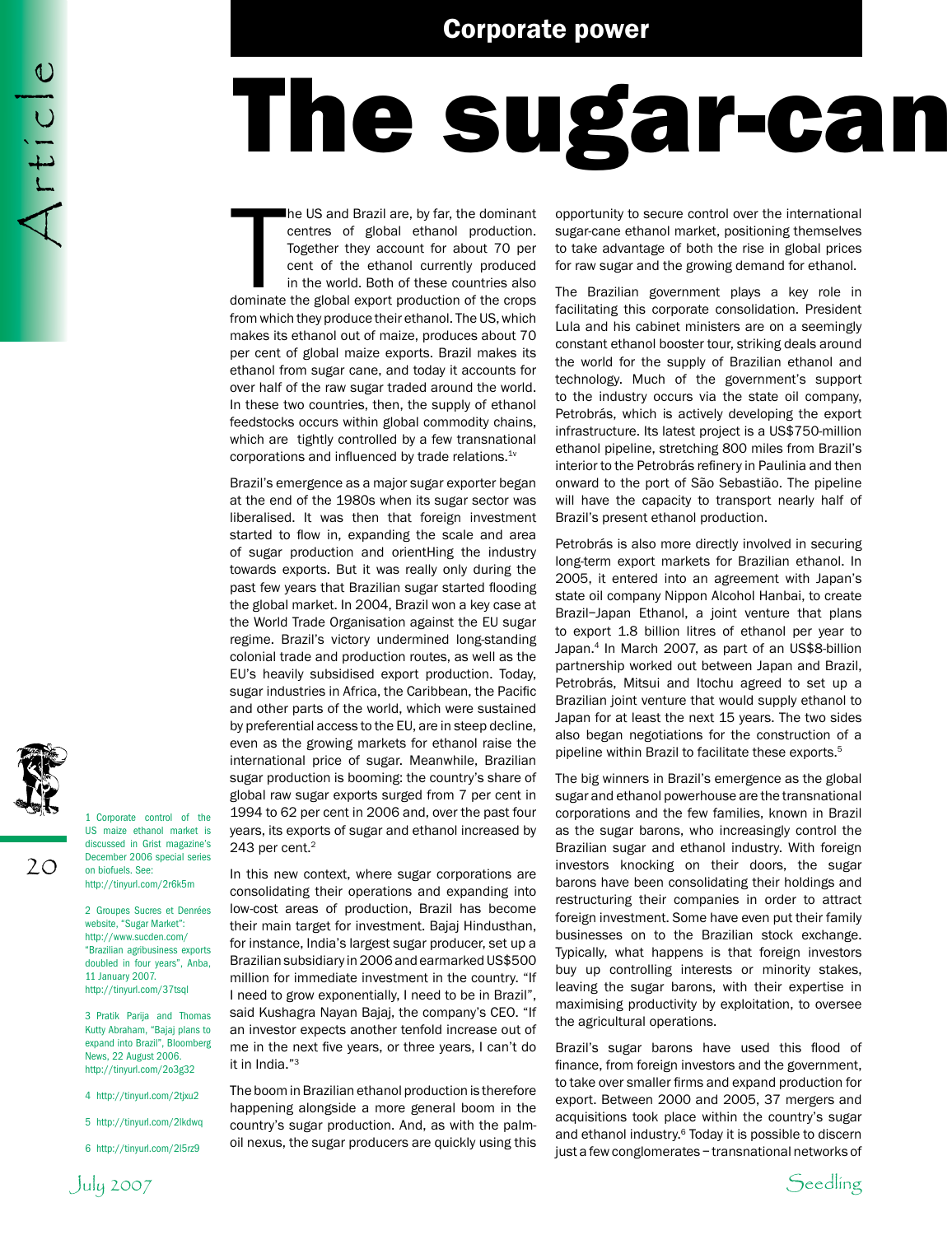## e-ethanol nexus

### The Crystalsev conglomerate

SEE AND THE CONSULTIVE CONTINUES TO CONSULTE A CONSULTE AND THE CONSULTE AND THE CONSULTE AND THE CONSULTE AND THE CONSULTE AND THE CONSULTE AND THE CONSULTE AND THE CONSULTE AND THE CONSULTE AND THE CONSULTE AND THE CONS At the centre of this conglomerate is Brazil's Biagi family, but it also involves the Junqueira family, another group of sugar barons. Both families are the major shareholders in Brazil's second largest sugar and ethanol group, Vale de Rosário. They recently increased their shares in the company when they bought up the majority shareholders to stave off buy-out offers from Cosan and Bunge. After taking control of Vale de Rosário, the owners launched a merger process with another major Brazilian ethanol producer, Santa Elisa, also controlled by the Biagi family. When the merger is complete, the combined company will crush some 20 million tonnes of cane per year. Vale de Rosário executive vice-president, Cícero Junqueira Franco, says that the merged entity will then seek partnerships with foreign players and launch a public offering on the Brazilian stock exchange. But, in truth, the conglomerate's transition to a transnational operation is already quite advanced.

Vale de Rosário and Santa Elisa are the major players within Crystalsev, an alliance formed by nine Brazilian mills to market their sugar and ethanol, and largely under the control of the Biagi family. After the merger of its two biggest mills, Crystalsev is now pursuing a more formal merger of its shareholders, which would turn it into a completely integrated producer and trader. Crytalsev is also rapidly deepening its ties with foreign corporations, Cargill in particular.

Cargill's expansion into Brazilian ethanol is happening largely through the Biagi clan. In June 2006, it purchased Maurílio Biagi Filho's 63 per cent share of the Cevasa ethanol plant in São Paulo, which brought it within the Crystalsev fold. The Cevasa plant, with a capacity to crush 4 million tonnes per year of sugar cane and to produce around 350 million litres of ethanol, will ship ethanol in its hydrous form from the TEAS ethanol terminal in Santos (which is a joint venture between Crystalsev, Cargill and two other major Brazilian ethanol exporters) to Cargill and Crystalsev's joint-venture ethanol plant in El Salvador. There the ethanol will be dehydrated and shipped on to the US, where it can enter duty-free under a preferential trade agreement known as the Caribbean Basin Initiative, to which El Salvador is party.<sup>1</sup>

Cargill is not Crystalsev's only foreign partner. Santa Elisa recently formed a US\$300-million joint venture with the international trading company Golden Holdings, and one of the world's largest private equity firms, the Carlyle Group. The joint venture, called CNAA, intends to have at least four new sugar mills in operation, with the capacity to crush 20 million tonnes of sugar cane per year, by 2008. This would make CNAA one of Brazil's top three sugar producers. Company representatives say that its focus will be on expanding into the "newer" cane growing areas of the Centre–South, with Crystalsev handling domestic distribution and Global Holdings organising international trade.<sup>2</sup>

1 Henrique Oliveira, "Cargill, largest private corporation in US, acquires Cevasa in Brazil", Ethanol Brasil blog, 11 December 2006. http://tinyurl.com/2nrc6c

2 http://tinyurl.com/2mntjj

TNCs and sugar families – that control the industry. Two of the most important are the Crystalsev and the Ometto conglomerates.

Brazil is attracting more international investments in agrofuels than any other country. In 2006 alone, over US\$9 billion were invested in the Brazilian ethanol industry, with US\$2 billion going into the construction of new ethanol plants.7 A number of multi-million dollar investment funds have recently been set up on foreign stock exchanges with the specific objective of investing in Brazilian ethanol (*see* table 5 on page 23). The new money is pushing sugar production into new areas, particularly on to lands that have long been used for cattle pasture. Eduardo Pereira de Carvalho, the President of São Paulo's Sugar-Cane Manufacturers' Union, predicts that as much as a third of Brazil's current pasture land will be converted to sugar-cane production in the near future. "Over the next 15 years, an extra 100 million hectares could be planted with cane, primarily on pasture land", he said.<sup>8</sup>



21

7 http://tinyurl.com/36h9a5

8 Peter Blackburn, "Brazil could double ethanol output by 2014 – UNICA", Reuters, 4 August 2006. http://tinyurl.com/ypqrrw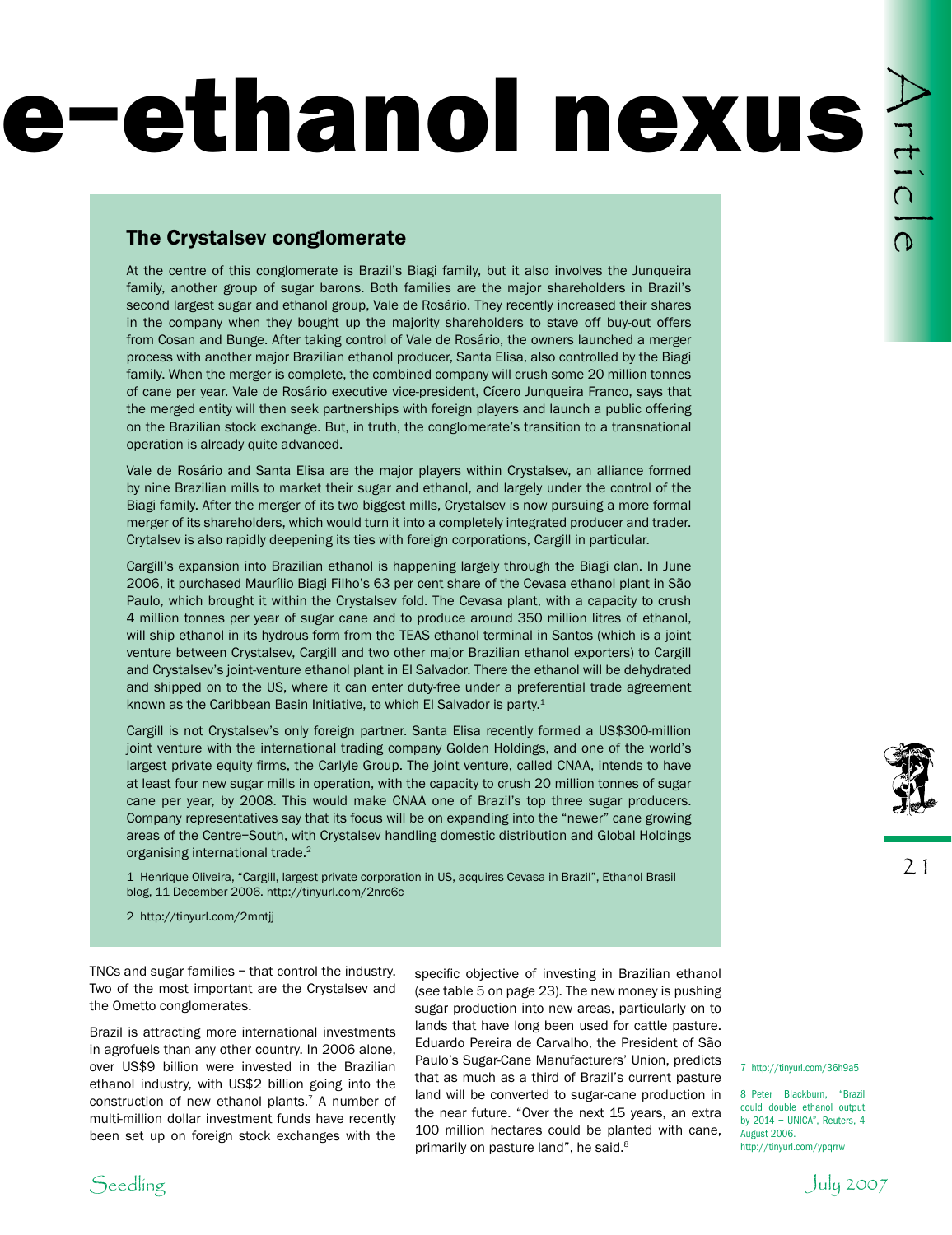### The Ometto Conglomerate

The Ometto Group, run by Brazilian billionaire Rubens Ometto Silveira Mello, controls Cosan, Brazil's largest sugar producer. In the 2005–6 financial year, Cosan milled nearly 28 million tonnes of sugar cane and sold over 1 billion litres of ethanol.

In recent years, Cosan has refashioned itself into a transnational corporation. First, in 1999, it sold 10 per cent of its main port operations to global sugar giant Tate & Lyle. Then it set up a joint venture in 2002 with major French sugar companies, Sucden and Tereos, which both have large presences in Brazil's ethanol and sugar trade,<sup>1</sup> and in 2005 struck up a partnership with the Kuok Group from Hong Kong. Sucden, Tereos and Kuok are now major shareholders in Cosan, although Ometto retains a majority stake. Kuok, a leading player in the palm-oil biodiesel story, also has an important stake in Cosan, through its agro-industrial conglomerate, the Kerry Group. More foreign investment came into the company in 2005, when Cosan made an initial public offering on the Brazilian stock exchange, the first major ethanol producer to do so, ceding a further 27 per cent of its shares to foreign stockholders. Ometto is now considering an initial public offering on Wall Street.

Ometto's sugar empire doesn't stop there. Although you won't find this information on the Cosan website, his group also controls São Martinho, which was, at least until recently, Brazil's number two sugar producer (behind Cosan) and the operator of Brazil's largest sugar mill (7 million tonnes per year). In early 2007, São Martinho followed Cosan's lead and launched an initial public offering on the Brazilian stock exchange, bringing in US\$176 million in capital and a substantial foreign ownership presence. Immediately after, it began deepening its relationships with other major players. In March 2007, it signed an agreement with Mitsubishi Corporation, giving the Japanese firm 10 per cent ownership of its Usina Boa Vista – a plant still under construction, with a crushing capacity of 3 million tonnes per year. That factory was financed with US\$250 million from Brazil's National Economic and Social Development Bank (BNDES). The agreement also involved a 30-year contract under which the plant will sell 30 per cent of its production to Mitsubishi for export to Japan. At around the same time, São Martinho joined Cosan to buy out the Santa Luiza ethanol plant in São Paulo, with a capacity to crush 1.8 million tonnes of sugar cane per year.

Another important element of the Ometto empire is its close connection with Votorantim, one of Brazil's largest family-run conglomerates, controlled by Brazilian billionaire Antônio Ermírio de Moraes. Besides the close personal ties between the two families, their companies recently set up a partnership in sugar-cane breeding between Cosan and Votorantim's subsidiaries, CanaVialis, the world's largest sugar-cane breeding company, and Allelyx, the most important sugar-cane biotech company in Brazil.<sup>2</sup> Then, in May 2007, Votorantim and Monsanto formally announced their partnership to develop GM sugar-cane, saying that they would have GM Roundup Ready varieties ready for commercial introduction in Brazil by 2009.

1 Tereos purchased Guaraní Sugar's two sugar mills in 2001, and more recently announced US\$100 million in investments for a third refinery as well as the purchase of a yet-to-be-completed 40-millionlitre-per-year ethanol plant in São Paulo. Louis Dreyfus is now Brazil's second largest sugar producer and trader. It first purchased the Cresciumal refinery in São Paulo in 2000, and subsquently took control of Coinbra, and of 5 mills owned by Tavares de Melo.

2 Votorantim also owns 28% of Aracruz Celulose, the largest hardwood producer in the world and Brazil's largest eucalyptus company.

The expansion of Brazilian sugar and ethanol has repercussions beyond Brazil's borders. The glut of money is spilling over into neighbouring countries, which offer even lower costs of production and/ or strategic trade access to the US market. The Brazilian government recently signed a US\$100 million agreement with its Ecuadorian counterpart to set up two ethanol plants in Ecuador and to introduce high-yielding varieties of Brazilian sugar cane. Ecuador has two advantages to offer foreign investors: the 10,000-tonnes-per-year quota it has for the US market; and the unlimited access it has been

given to the EU market as part of a diversification programme to encourage farmers to move away from away from illegal crops such as coca. Similar deals have been forged with Caribbean countries that have trade access to the US through the Caribbean Basin Initiative (CBI).<sup>9</sup> The Brazilian trading group Coimex has a joint venture in Jamaica with Petrojam to invest US\$7.3 million in the rehabilitation of a 40-million-gallon ethanol production plant that will import all of its raw material from Brazil and ship all of its output to the US ethanol market.

9 http://tinyurl.com/3bcp4r



Artic |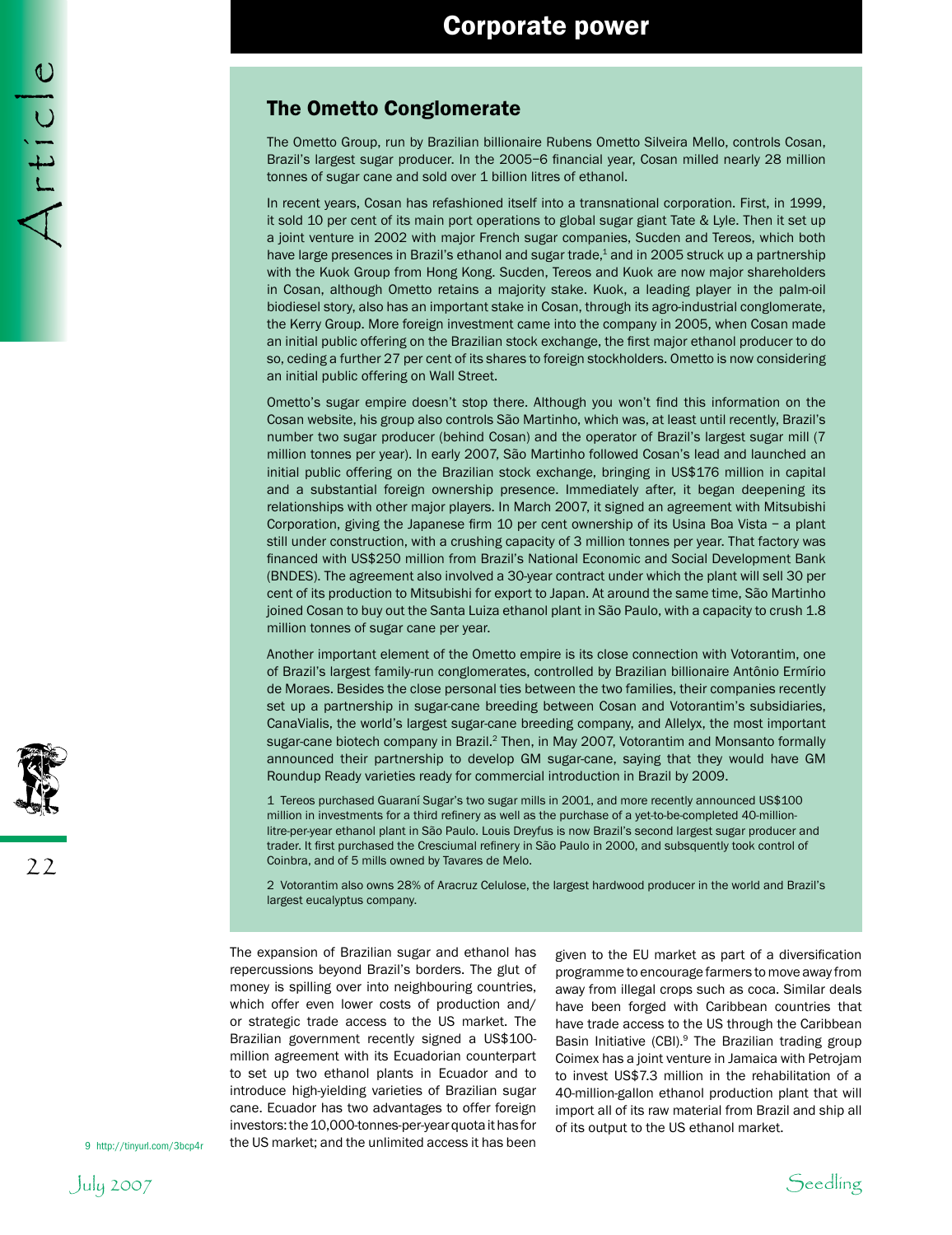### Table 5. Investment funds for Brazilian ethanol

|                                                                        | Table 5. Investment funds for Brazilian ethanol                                                                                                                                                                                                                                                                                                                                                                                                                                                                                                                                                                                                                                                                                                                                     |                                                                                                                                                                                                                                                                                                                                                                                                                                                                                                                                                                                                                                                                                                                                                                                                                                                                                                                                                                                                                                                                                          |                                                              |
|------------------------------------------------------------------------|-------------------------------------------------------------------------------------------------------------------------------------------------------------------------------------------------------------------------------------------------------------------------------------------------------------------------------------------------------------------------------------------------------------------------------------------------------------------------------------------------------------------------------------------------------------------------------------------------------------------------------------------------------------------------------------------------------------------------------------------------------------------------------------|------------------------------------------------------------------------------------------------------------------------------------------------------------------------------------------------------------------------------------------------------------------------------------------------------------------------------------------------------------------------------------------------------------------------------------------------------------------------------------------------------------------------------------------------------------------------------------------------------------------------------------------------------------------------------------------------------------------------------------------------------------------------------------------------------------------------------------------------------------------------------------------------------------------------------------------------------------------------------------------------------------------------------------------------------------------------------------------|--------------------------------------------------------------|
| <b>Infinity Bioenergy</b>                                              | the US market                                                                                                                                                                                                                                                                                                                                                                                                                                                                                                                                                                                                                                                                                                                                                                       | Bermuda-based company listed on London Stock Exchange that was formed by<br>about 50 investors in 2006. One of its principle investors is the American fund Kidd<br>& Company. With over US\$500 million slotted for investments in Brazilian ethanol,<br>the fund has so far spent US\$400 million purchasing controlling interests in three<br>plants with a joint milling capacity of 3.5 million tons of sugar cane, and is investing<br>in the construction of two new plants in the states of Espírito Santo and Bahia. Infinity<br>BioEnergy's focus is on regions with little tradition in sugar cane, where it sees the<br>potential for growth. Infinity BioEnergy also recently announced that it was merging<br>with the Evergreen fund, another British investment fund targeting Brazilian ethanol<br>with a majority interest in the Alacana ethanol plant in Nanuque. Infinity plans to<br>export at least part of this production to the US, and is therefore investing US\$20<br>million in a dehydration plant in the Caribbean that will provide duty-free access to | TELIC<br>$\Omega$                                            |
| Bioenergy<br>Development<br>Fund                                       | Launched in early 2007 by France's third-largest bank, Société Générale, it is<br>incorporated in the Cayman Islands. Although it has yet to make an investment, the<br>fund raised US\$200 million in its first month and, supposedly, is on track to raise a<br>total of US\$1 billion this year. Société Générale is also involved in investments in US<br>ethanol plants.                                                                                                                                                                                                                                                                                                                                                                                                       |                                                                                                                                                                                                                                                                                                                                                                                                                                                                                                                                                                                                                                                                                                                                                                                                                                                                                                                                                                                                                                                                                          |                                                              |
| <b>Brazilian</b><br>Renewable<br><b>Energy Company</b><br>Ltd (Brenco) | Bermuda, but has headquarters in São Paulo.                                                                                                                                                                                                                                                                                                                                                                                                                                                                                                                                                                                                                                                                                                                                         | Raised US\$200 million in the initial private placement of its shares. It is financed<br>by several big-name investors, such as Sun Microsystems founder Vinod Khosla,<br>supermarket magnate Ron Burkle and the co-founder of AOL, Steve Case. Goldman<br>Sachs is its exclusive placement agent. Other investors include former World Bank<br>President James Wolfensohn, film producer Steven Bing, and Brazilian firms Tarpon<br>All Equities and Grupo Semc. The CEO of Brenco is Philippe Reichstul, former<br>president of Petrobrás. Brenco's goal over the next 10 years is to reach an annual<br>output of 3.8 billion litres, according to market sources. Brenco is incorporated in                                                                                                                                                                                                                                                                                                                                                                                          |                                                              |
| <b>Clean Energy</b><br>Brazil                                          | Established by Numis, an English investment bank. Partners include Czarnikow<br>Sugar, one of the world's largest sugar brokers and the broker for approximately<br>30% of the Brazilian sugar/ethanol market, and Agrop, owned by Brazil's Junqueira<br>sugar family. The fund operates on the London Stock Exchange, and raised US\$185<br>million in its initial public offering. Its first acquisition in 2007 was of a 49% stake of<br>the Usaciga sugar group.                                                                                                                                                                                                                                                                                                                |                                                                                                                                                                                                                                                                                                                                                                                                                                                                                                                                                                                                                                                                                                                                                                                                                                                                                                                                                                                                                                                                                          |                                                              |
| the hands of foreign corporations.                                     | Jamaica is one of a number of small countries whose<br>sugar sectors are in danger of completely collapsing<br>when the EU Sugar Protocol begins to be phased out<br>in 2007. And, like Jamaica, most of these countries<br>are in a process of deep restructuring that they are<br>carrying out with EU support. In these processes,<br>ethanol is often proposed as a way to salvage part<br>of the industry, but typically alongside privatisation<br>plans that put the ethanol production and trade into                                                                                                                                                                                                                                                                       | venture company that is part of the Belgian shipping<br>conglomerate AlcoGroup. The group handles about<br>8 per cent of the ethanol traded in the world, most<br>of its sourced from its Brazilian operations but some<br>also coming from both its subsidiary in South Africa,<br>NCP Alcohols, and its plant in Mauritius. In 2004<br>Alcodis shipped over 3.5 million litres of ethanol<br>to the EU from Mauritius $-$ tax-free because of its<br>status as an ACP (African, Caribbean or Pacific)<br>country. <sup>11</sup>                                                                                                                                                                                                                                                                                                                                                                                                                                                                                                                                                        | 23                                                           |
|                                                                        | Mauritius, for instance, which is the largest supplier<br>of sugar to the EU, holding 38 per cent of the<br>quota within the Sugar Protocol, is negotiating an<br>assistance package with the EU to restructure its<br>sugar industry. As it stands, the EU will provide<br>over 300 million euros towards the formation<br>of a sugar-cane "cluster" in the country that will<br>essentially centralise, mechanise and consolidate<br>the country's small-scale sugar production and<br>reorient it towards energy production, primarily<br>ethanol. <sup>10</sup> Much is made of how the cluster will<br>serve local energy needs, but already the bulk of the<br>island's ethanol is exported to Europe. The ethanol<br>business in Mauritius is controlled by Alcodis, a joint | Latin America's regional bank, the Inter-American<br>Development Bank (IDB), is another major player<br>shaping and supporting the unfolding ethanol<br>agribusiness web. It works closely with the<br>Interamerican Ethanol Commission to develop the<br>global market for ethanol, through a twin strategy<br>of expanding ethanol production and consumption.<br>IDB President, Luis Alberto Moreno, is one of the<br>chairs of the commission, along with former Florida<br>Governor Jeb Bush and former Brazilian Minister of<br>Agriculture Roberto Rodrigues, who is now president<br>of the Superior Council of Agribusiness of the São<br>Paulo State Federation of Industries.                                                                                                                                                                                                                                                                                                                                                                                                 | 10 http://tinyurl.com/3c8vxs<br>11 http://tinyurl.com/3x7cq2 |
| Seedling                                                               |                                                                                                                                                                                                                                                                                                                                                                                                                                                                                                                                                                                                                                                                                                                                                                                     |                                                                                                                                                                                                                                                                                                                                                                                                                                                                                                                                                                                                                                                                                                                                                                                                                                                                                                                                                                                                                                                                                          | $\int$ uly 2007                                              |